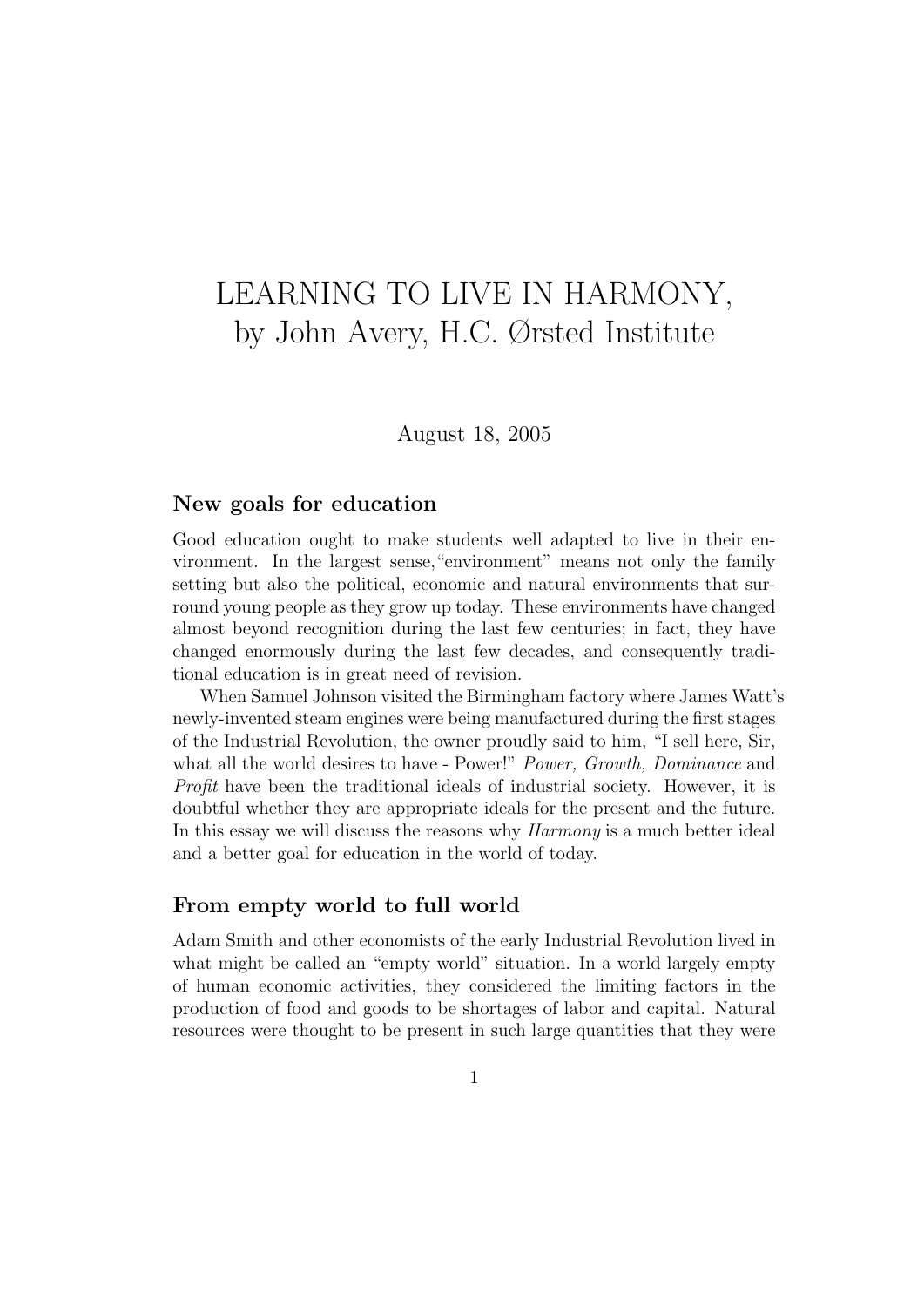not limiting. In the "empty world" picture of the classical economists, growth can continue as long as new capital can be accumulated, and as long as new labor can be supplied by population growth or mechanization. There is no upper limit. However, we are now encountering a "full world" situation.

In recent years the assumptions of the classical economists have become progressively more untrue. It is becoming increasingly obvious that the limiting factors in economic growth are no longer capital, human labor or ingenuity in automation. The limiting factors today are scarce cropland, scarce water, depleted reserves of fossil fuels and mineral resources, vanishing catches from overfished oceans, and limits imposed by the carrying capacity of the environment, by pollution and by climate change.

### Cropland

The possibility of opening new lands for agriculture is decreasing rapidly. A Report by the United Nations Food and Agricultural Organization (Provisional Indicative World Plan for Agricultural Development, FAO, Rome, 1970) makes the following statement concerning new agricultural lands:

"In Southern Asia,...in some countries in Eastern Asia, in the Near East, and North Africa...there is almost no scope for expanding the agricultural area... In the dryer regions, it will even be necessary to return to permanent pasture the land which is marginal or submarginal for cultivation. In most of Latin America and Africa south of the Sahara, there are still considerable possibilities for expanding cultivated areas; but the costs of development are high, and it will often be more economical to intensify the utilization of the areas already settled."

In the 1950's, both the U.S.S.R and Turkey attempted to convert arid grasslands into wheat farms. In both cases, the attempts were defeated by drought and wind erosion, just as the wheat farms of Oklahoma were overcome by drought and dust in the 1930's.

If irrigation of arid lands is not performed with care, salt may be deposited, so that the land is ruined for agriculture. This type of desertification can be seen, for example, in some parts of Pakistan. Another type of desertification can be seen in the Sahel region of Africa, south of the Sahara. Rapid population growth in the Sahel has led to overgrazing, destruction of trees, and wind erosion, so that the land has become unable to support even its original population.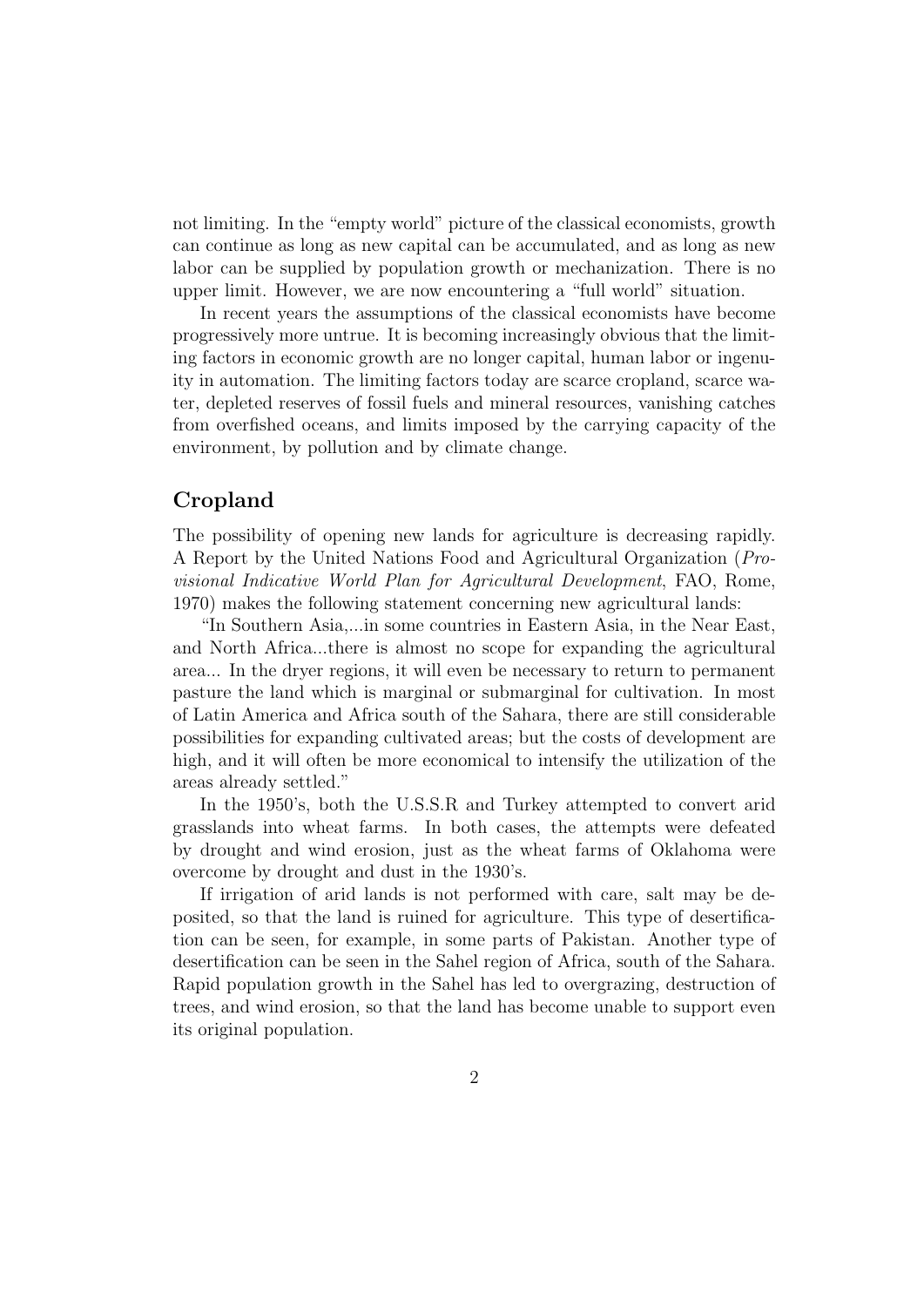### Fossil fuels; peaks of production and consumption

Oil prices are expected to become steadily higher in the future because of diminishing reserves and increasing demand. Petroleum experts predict that the peak of production and consumption of oil (the Hubbert Peak) will occur within one or two decades. Similar figures hold for the production and consumption of a number of important minerals. The oceans cannot yield significantly greater catches of fish than they do now. In many regions, yields have dropped because of overfishing.

### Loss of biodiversity

Tropical forests are being destroyed at an alarming rate, with a catastrophic loss of biodiversity. The burning of fossil fuels and the destruction of tropical forests have produced an increase of carbon dioxide in the earth's atmosphere and a steadily increasing average global temperature. Tropical rain forests are thought to be the habitat of more than half of the world's species of plants, animals and insects; and their destruction is accompanied by an alarming rate of extinction of species. The Harvard biologist, E.O. Wilson, estimates that the rate of extinction resulting from deforestation in the tropics may now exceed 4,000 species per year - 10,000 times the natural background rate (Scientific American, September, 1989).

The enormous biological diversity of tropical rain forests has resulted from their stability. Unlike northern forests, which have been affected by glacial epochs, tropical forests have existed undisturbed for millions of years. As a result, complex and fragile ecological systems have had a chance to develop. Professor Wilson expresses this in the following words:

"Fragile superstructures of species build up when the environment remains stable enough to support their evolution during long periods of time. Biologists now know that biotas, like houses of cards, can be brought tumbling down by relatively small perturbations in the physical environment. They are not robust at all."

The number of species which we have until now domesticated or used in medicine is very small compared with the number of potentially useful species still waiting in the world's tropical rain forests. When we destroy them, we damage our future. But we ought to regard the annual loss of thousands of species as a tragedy, not only because biological diversity is potential wealth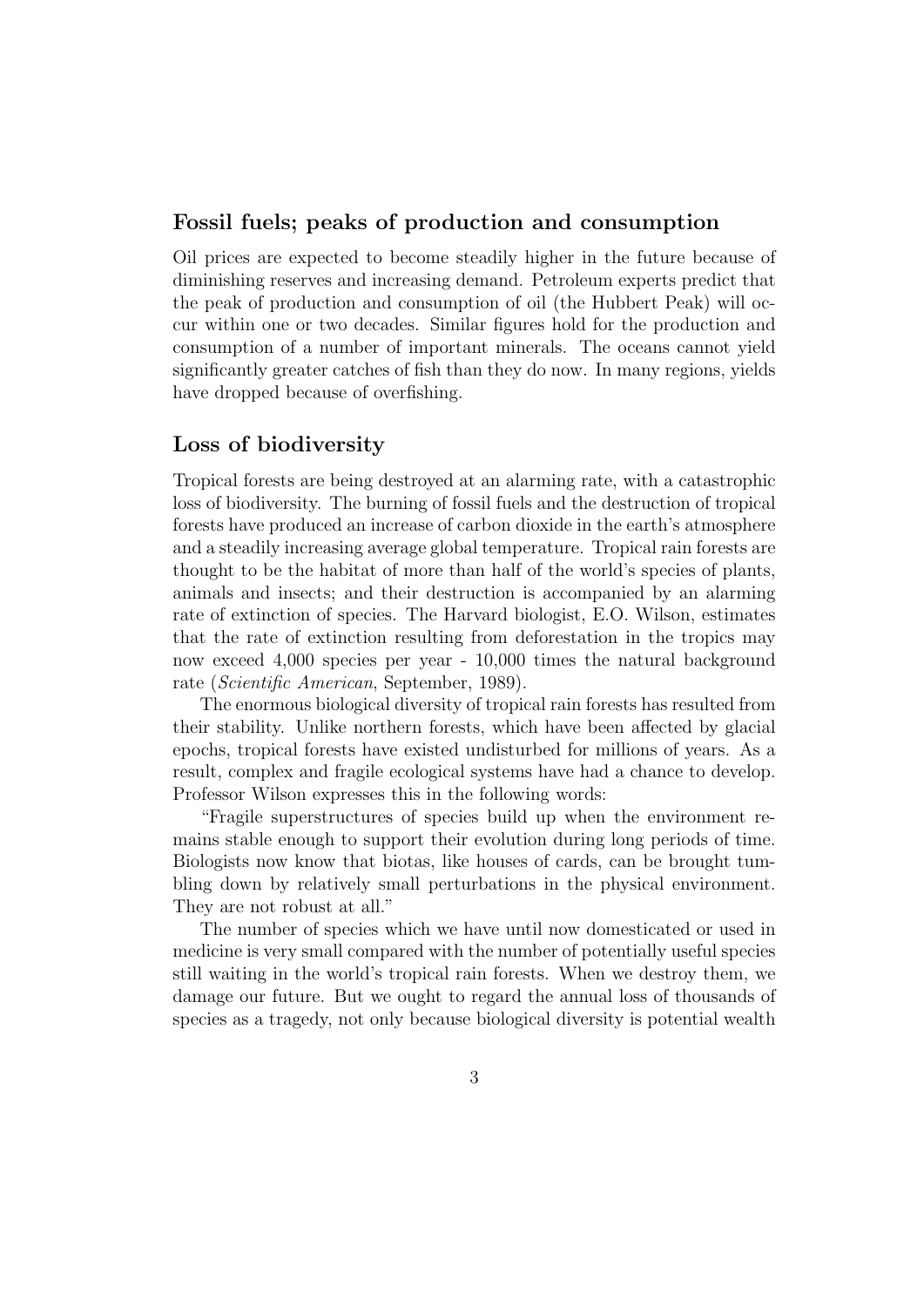for human society, but also because every form of life deserves our respect and protection.

Every year, more than 100,000 square kilometers of rain forest are cleared and burned, an area which corresponds to that of Switzerland and the Netherlands combined. Almost half of the world's tropical forests have already been destroyed. Ironically, the land thus cleared often becomes unsuitable for agriculture within a few years.

Tropical soils may seem to be fertile when covered with luxuriant vegetation, but they are usually very poor in nutrients because of leeching by heavy rains. The nutrients which remain are contained in the vegetation itself; and when the forest cover is cut and burned, they are rapidly leached away.

Often the remaining soil is rich in aluminum oxide and iron oxide. When such soils are exposed to oxygen and sun-baking, a rocklike substance called laterite is formed. The temples of Angkor Wat in Cambodia are built of laterite; and it is thought that the Khmer civilization, which built these temples a thousand years ago, disappeared because of laterization of the soil.

### The mathematical properties of exponential growth

Our economists, whose education is based on the assumptions of Adam Smith and other economic thinkers of the early Industrial Revolution, still continue to regard Growth as the Holy Grail. A 5 percent rate of growth is considered to be the mark of a healthy economy. This blind faith in growth can only be maintained by ignoring not only the rapid approach of the global economy to limits imposed by the carrying capacity of the earth's environment, but also by ignoring the mathematical properties of exponential growth. Economists apparently refuse to look more than a decade or so into the future. What they would see, if they looked a little farther, is that a 5 percent rate of growth implies that whatever is growing will double in 14 years, grow by a factor of 132 in a century, by a factor of 17,292 in two centuries, by a factor of 2,273,996 in three centuries, and so on. Thus, in the long run, economic growth cannot possibly be sustainable; nor can population growth be sustainable, as can be seen from the mathematics of any type of exponential growth.

The goals of education, especially the education of economists, need to be changed in such a way as to include a realistic picture of today's world. All students, especially economists, must learn the fact that in the long run neither population growth nor economic growth is sustainable. A new kind of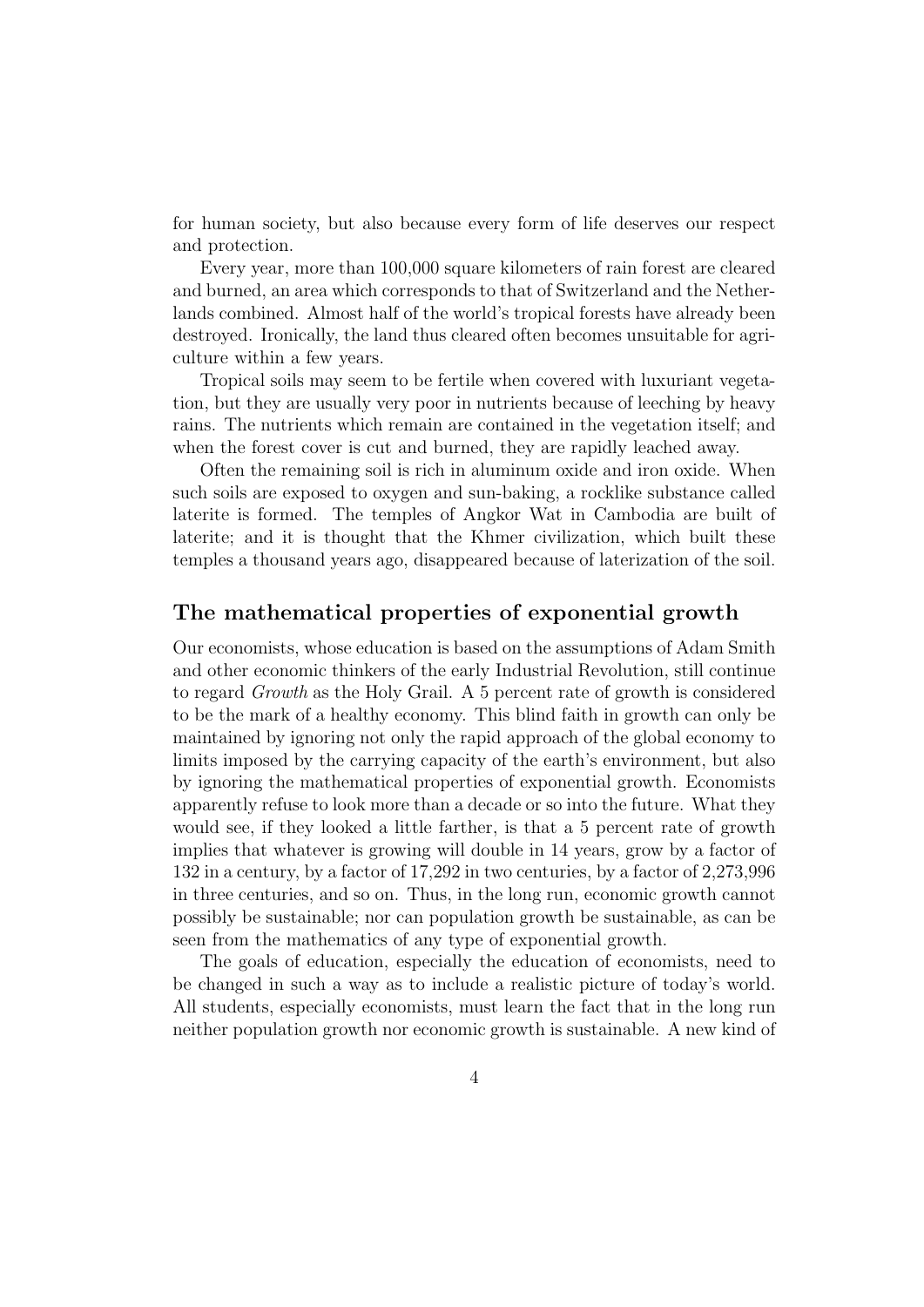economics should be taught - not "empty world" economics but "full world" economics; not the economics of growth but the economics of equilibrium and stability. More detailed discussions of these issues can be found on this website in Malthus' Essay on the Principle of Population and in Towards a Sustainable Global Society.

### The social impact of science

Let us consider some other ways in which the world is changing, all of which imply a need for new goals in education. Science and technology have developed extremely rapidly in recent decades, and they will undoubtedly continue to do so in the future. The result has been that humans now have an unprecedented and constantly increasing power over nature, which can be used for both good and evil. Science has given us the possibility of a life free from hunger and free from the constant threat of death through infectious disease. At the same time, however, our constantly accelerating technology has given us the possibility of destroying civilization in a thermonuclear war.

Since it is almost impossible to prevent science from making new discoveries that can be used both constructively and disastrously, one of the new goals of education must be to give voters the knowledge needed to choose wisely the among ways in which our enormous new powers over nature can to be used. This implies that some familiarity with science is needed even for students who specialize in the humanities. A study of the history and social impact of science ought to be part of the education of both scientists and humanists. This should include discussions of global problems and ethical dilemmas related to scientific and technological progress. Scientists also need some background in the humanities in order to see their work as part of a larger picture.

## Global ethics

Traditional education has always tried to produce patriotism in its students. This may once have been a reasonable goal, but today a broader view than narrow nationalism is needed. Global interdependence and communication have increased to such an extent that the absolutely sovereign nation-state has become a dangerous anachronism. If the disaster of a third world war is to be avoided, structures of government and law must be built up at an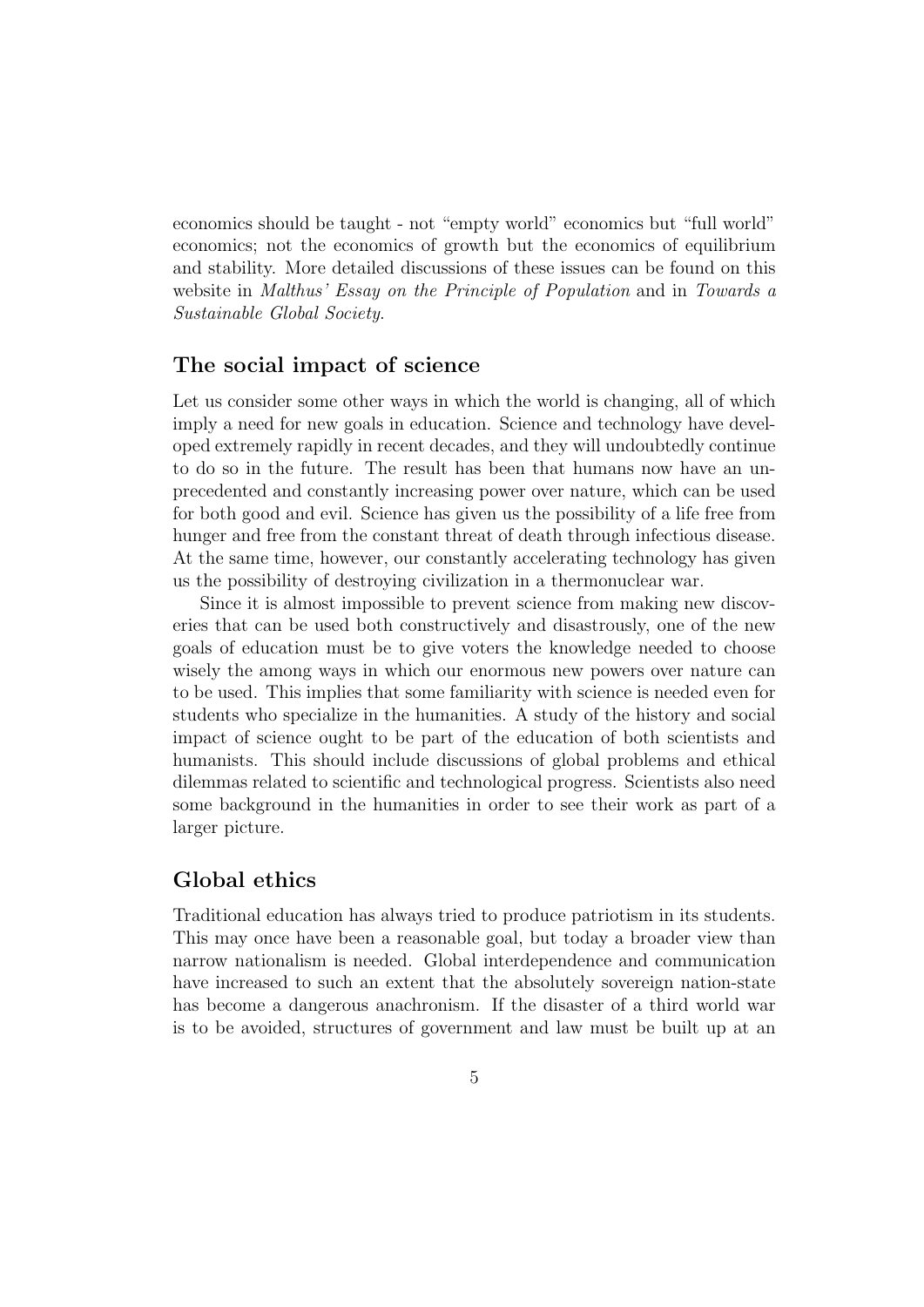international level. One of the new goals for education should be to prepare students for this great task. Today's students need a global ethic - a loyalty to humanity as a whole, rather that a narrowly nationalistic loyalty.

History has traditionally been taught in such a way that ones own nation is seen as being heroic and always in the right. History textbooks also emphasizes power, dominance and military conflicts. A reformed teaching of history might instead be a chronicle of the gradual cultural advances of humankind as a whole, giving adequate recognition to the contributions of all nations and peoples, and giving weight to constructive achievements rather than to power struggles and conflicts.

### Harmony in human relations; The problem of war

When he heard of the nuclear destruction of Hiroshima and Nagasaki, Albert Einstein said, "Everything has changed except our way of thinking." Expressing the same thought, but in more detail, the Nobel laureate biochemist Albert Szent-Györgyi once wrote:

"The story of man consists of two parts, divided by the appearance of modern science at the turn of the century. In the first period, man lived in the world in which his species was born and to which his senses were adapted. In the second, man stepped into a new, cosmic world to which he was a complete stranger.... The forces at man's disposal were no longer terrestrial forces, of human dimension, but were cosmic forces, the forces which shaped the universe. The few hundred Fahrenheit degrees of our flimsy terrestrial fires were exchanged for the ten million degrees of the atomic reactions which heat the sun."

"This is but a beginning, with endless possibilities in both directions a building of a human life of undreamt of wealth and dignity, or a sudden end in utmost misery. Man lives in a new cosmic world for which he was not made. His survival depends on how well and how fast he can adapt himself to it, rebuilding all his ideas, all his social and political institutions."

"...Modern science has abolished time and distance as factors separating nations. On our shrunken globe today, there is room for one group only the family of man."

New ways of thinking are urgently required to deal with the threat of nuclear weapons. The need for new ways of thinking implies a need for new modes of education. Two enormous tasks for the future will face the students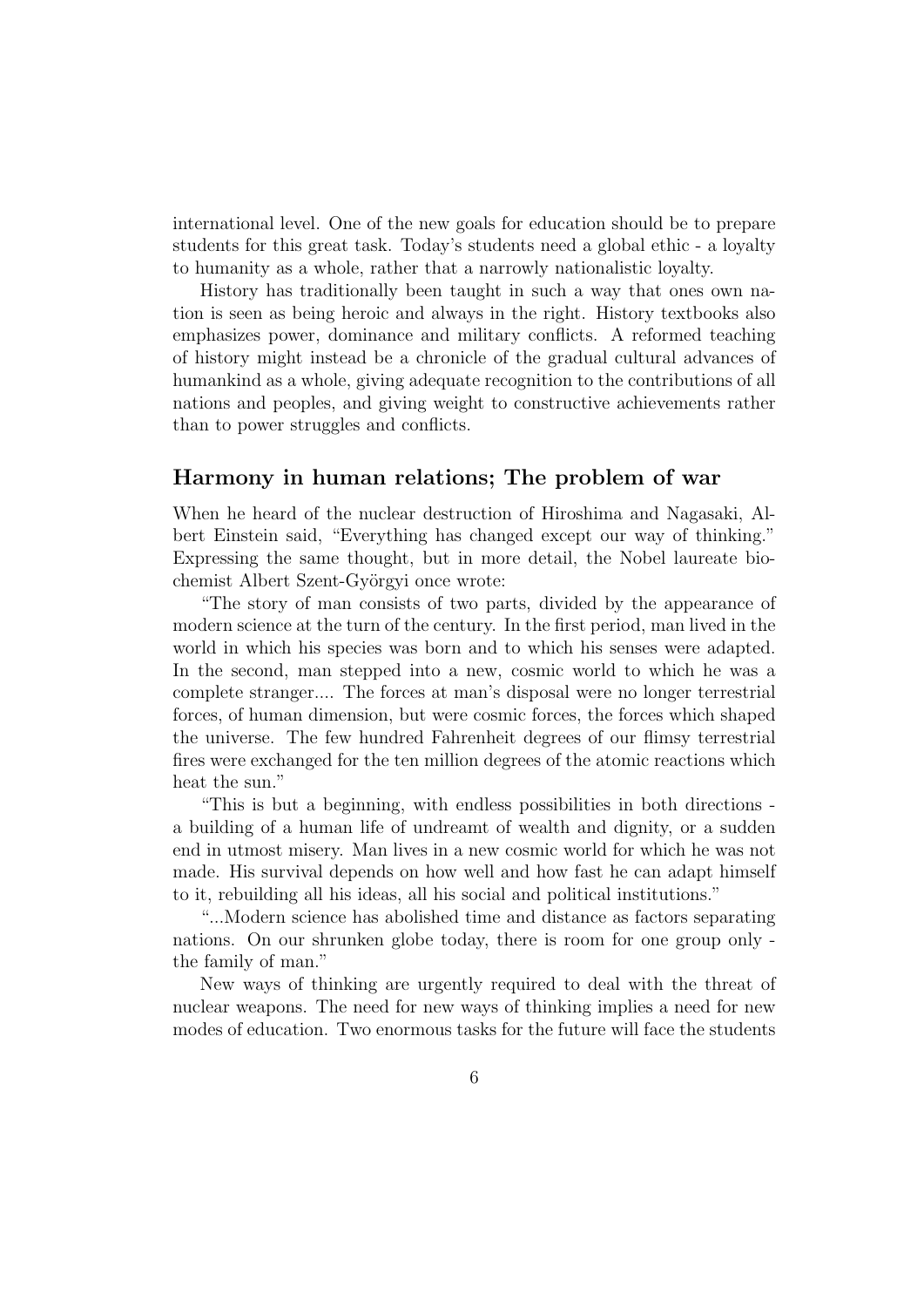passing through our educational systems. The first task is to stabilize global population. The second great task for the future will be to eliminate the institution of war and to replace it by humane governance and an equitable system of laws at the global level.

During the last century, the rapid development of science has made war progressively more horrible and potentially catastrophic. In the First World War it became clear that the romantic ideal of war no longer existed. Ideals of heroism, patriotism and gallantry filled the minds of the millions of young men who went to war in 1914, but instead of the romantic adventures they expected, they experienced the horrors of trench warfare, gangrene, barbed wire, artillery bombardments, machine-gun slaughter, and poison gas. Sixtyfive million soldiers were mobilized in the First World War. When it was over, 37.5 million of these were casualties - either killed, wounded or missing. For some countries, the percentage of casualties among the mobilized soldiers was astonishingly high: Austria-Hungary mobilized 7.8 million soldiers, and of these, 7.0 million were casualties, i.e., 90%! For Germany, Russia, France and Romania, the percentages were respectively 65%, 76%, 76%, and 71%.

In the Second World War, the number of soldiers killed was roughly the same as in World War I, but the numbers of civilian deaths was much larger. In the USSR alone, about 20 million people are thought to have been killed, directly or indirectly, by World War II, and of these only 7.5 million were battle deaths. Many of the USSR's civilian deaths were caused by starvation, disease or exposure. Civilian populations also suffered greatly in the devastating bombings of cities such as London, Coventry, Rotterdam, Warsaw, Dresden, Cologne, Berlin, Tokyo, Hiroshima and Nagasaki.

If we look several decades into the future, it becomes clear that the survival of civilization requires that nuclear weapons (and ultimately the institution of war itself) must be abolished. Here are some facts that indicate how pressing the danger really is:

• Despite the end of the Cold War, and despite reductions following the SALT treaties, there are still 30,000 nuclear weapons in the world. 95% of these weapons are in the United States and Russia, but China, Great Britain, France, Pakistan, India, North Korea and Israel have sufficient numbers to do enormous damage. Israel is thought to have between 100 and 200 nuclear weapons, including thermonuclear bombs and neutron bombs.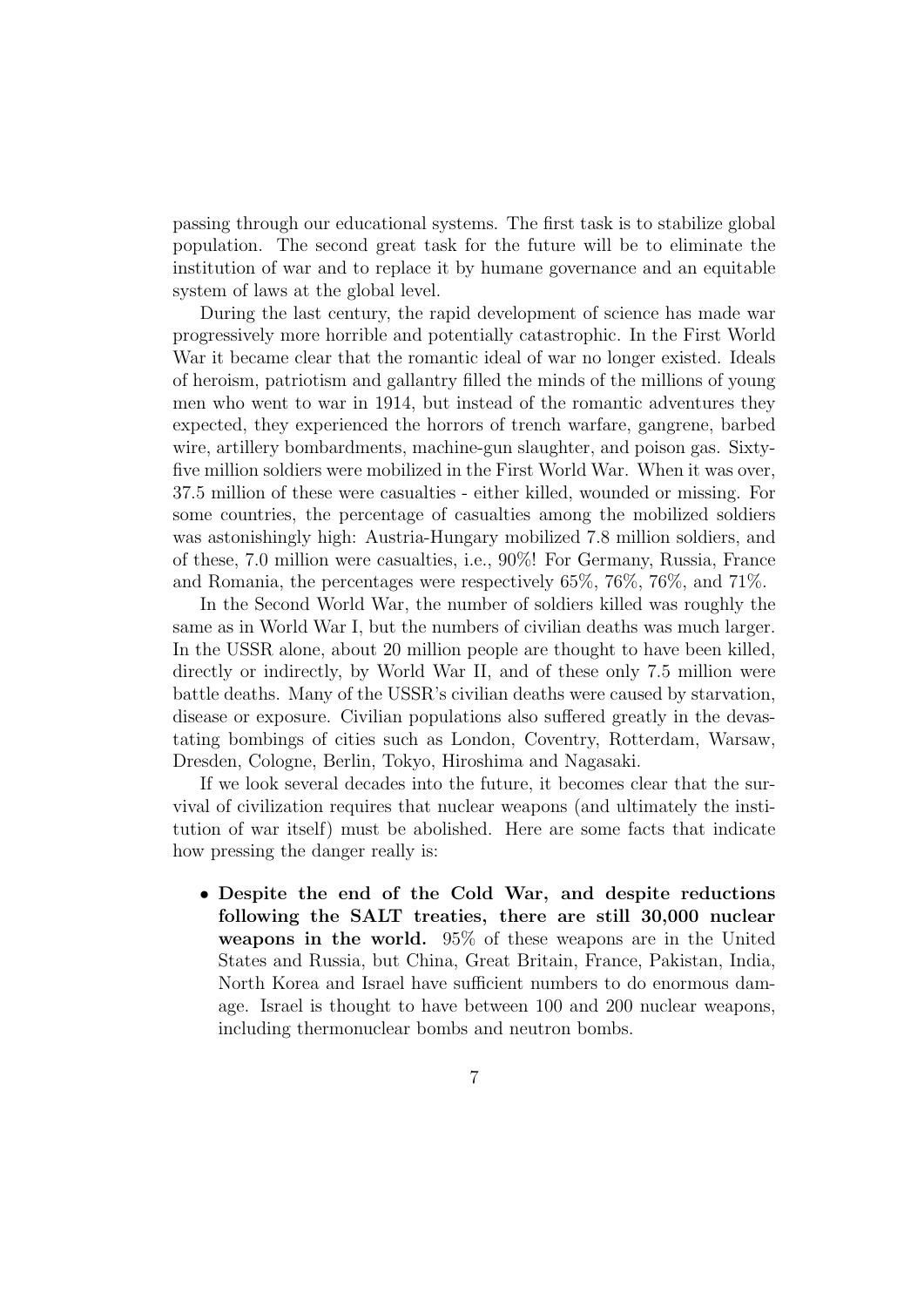- 44 countries have access to the fissile materials and technology needed to make nuclear weapons. As the number of countries possessing these weapons increases, there is an increasing danger that they will be used in conflicts, or that, through collapse of an unstable state, the weapons will fall into the hands of subnational groups.
- More than 4,500 warheads remain on hair-trigger alert. If the "fire on warning" status of these warheads is not reduced, then, over a long period of time, the danger that a catastrophic accident will occur will increase so much as to become almost a certainty. According to the US government, there were 32 accidents, false alarms and malfunctions involving US nuclear weapons prior to 1980. Several of these brought us to the brink of accidental nuclear war. In the USSR, an especially dangerous accident occurred on 26 September, 1983. A newly-installed Soviet surveillance system reported that the United States had launched a missile attack against the Soviet Union. Had it not been for the insistence of Colonel Stanislov Petrov that this should be reported as a false alarm, thousands of warheads would have been launched against the US in retaliation. The megatonnage involved in the resulting thermonuclear exchange between the two countries would have been 30 to 60 times the amount needed to produce nuclear winter. This incident is considered by many analysts to be the closest the world has come to a full-scale nuclear disaster, but there is a great threat that such an accident will actually occur in the future.
- There are more than 3,000,000 kilograms of highly enriched uranium (HEU) and plutonium in the world. Almost half of this fissile material is in Russia, in poorly-guarded installations. A subnational organization in possession of a critical mass of HEU would be capable of constructing a crude gun-type nuclear weapon. In such a device, two grapefruit-sized subcritical pieces of HEU are placed at opposite ends of a cannon, and are driven together by conventional explosives. Such a device, brought into a city by means of a truck or boat and exploded, could destroy the city center and cause several hundred thousand deaths. The sequence of events initiated by such a nuclear terrorist attack could be catastrophic.
- The Nuclear Non-Proliferation Treaty (NPT) is in danger.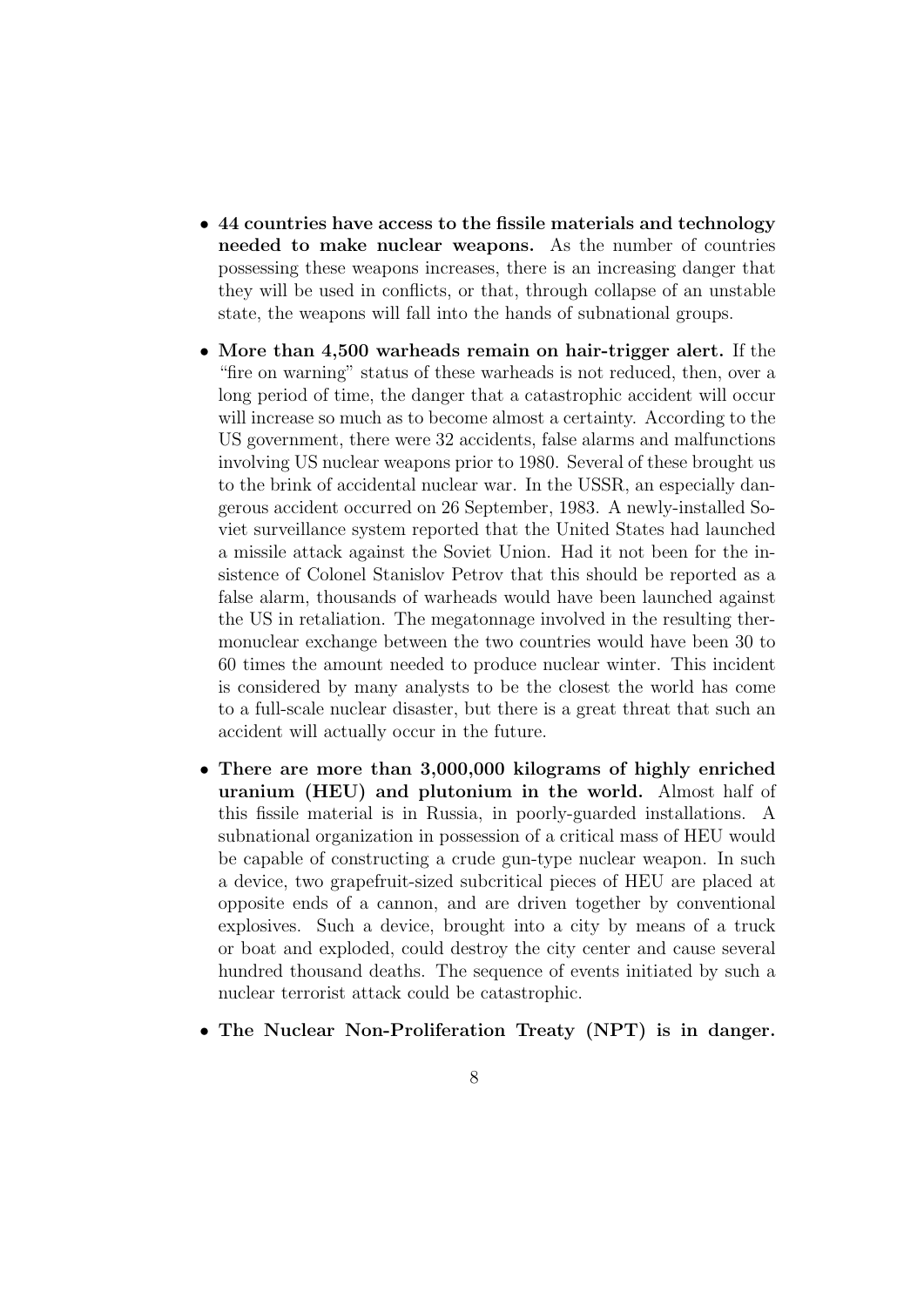The NPT has been in force as international law since 1970 and it has now been signed by 187 nations. In this treaty, the five original nuclear weapon states (the US, USSR, France, China and England) agreed to take effective steps towards complete nuclear disarmament (Article IV). In return, the non-nuclear-weapon states agreed not to obtain these weapons. Israel, India and Pakistan have refused to sign the NPT, and North Korea has withdrawn its signature. The NPT is reviewed every 5 years and it was reviewed again in May, 2005. However, the disagreement between the nuclear weapon states and those lacking these weapons was so great that they could not even agree on an agenda for the 2005 NPT Review Conference. The nuclear weapon states refused even to discuss the 13 Practical Steps towards nuclear disarmament which were agreed on at the NPT Review Conference in 2000.

These facts indicate that the world must construct a system of global law to replace the institution of war as a means of resolving conflicts. The facts also indicate that we do not have an unlimited time in which to make these reforms. A more detailed discussion of problems related to war and nuclear weapons can be found on this website in in Space-Age Science and Stone-Age Politics.

# The interrelatedness of global problems; War as a cause of poverty

It is important to notice all of the major problems facing the world today are closely interlinked. For example, the problem of eliminating global inequality and poverty is linked in several ways with the problem of eliminating war.

In the first place, war is one of the greatest sources of poverty. For example, much of the enormous third world debt is due to arms purchases, which make no constructive contribution to development. Indeed, the pervasiveness of small arms in parts of Africa makes armed conflict there so endemic that development is all but impossible. Wars also destroy infrastructure and damage ecology on a large scale. One can think, for example of the destruction of power plants and water purification plants in Iraq during the first Gulf war or the use of defoliants during the Viet Nam War. The defoliants destroyed forests and made large areas of land unsuitable for agriculture.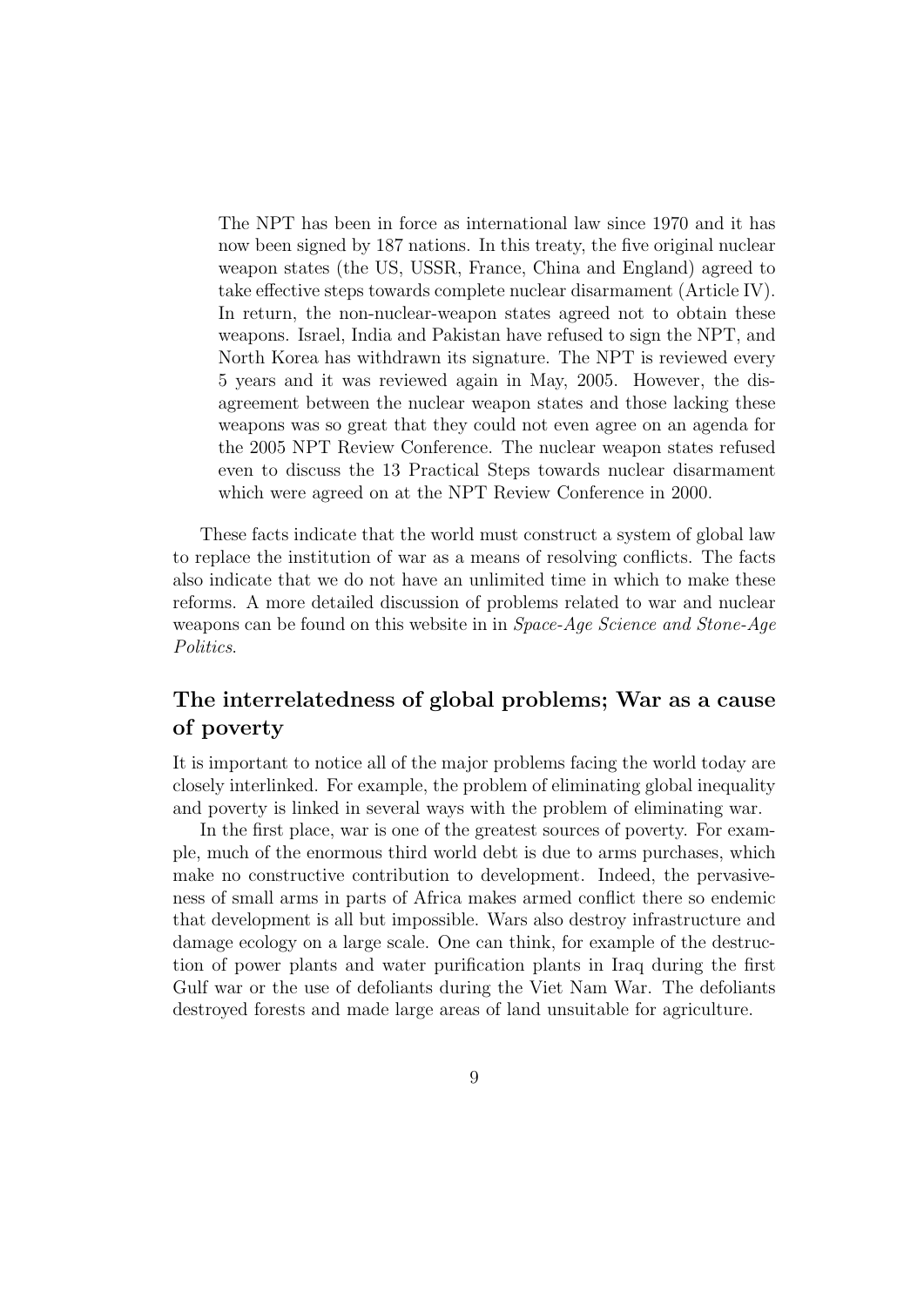Victims of land mines, poison gas, bombings or small arms can be crippled for life and can become economic burdens for their societies. Soldiers are taken away from useful occupations during wars, and if killed or severely wounded, they can no longer help their families. The treatment of war casualties imposes a great burden on medical facilities. Psychological damage is inflicted soldiers (especially child soldiers), making them unfit for useful roles in society. Industries making munitions are diverted from useful activities. Thus, in a variety of ways, war is one of the most important sources of poverty.

### Poverty as a hindrance to global law and governance

A second link between poverty and the problem of war has to do with the contrasts between rich and poor nations as a hindrance to the development of international law and governance. If we survey the nations of the world, we can find many within which good government has been achieved, together with some measure of internal peace and happiness. Some very large countries can claim to function as coherent (although not ideal) social units, with almost complete freedom from internal wars. One can think, for example, of Brazil, India, China, the United States and Russia. Each of these countries is so large and has such an inhomogeneous population that the problem of achieving internal peace within them is not qualitatively different from the problem of achieving peace throughout the entire world. The same methods that each of these enormous countries uses within itself could be used globally - for example education for social cohesion, and systems of laws that act on individuals. However, plans for strong government at a global level are blocked by enormous contrasts between rich and poor nations. Rich nations fear that with a strong world government, they would lose the advantages that they now have.

The European Union has already encountered the problem of economic inequality as a barrier to efforts to strengthen and enlarge the federation. The richer nations of the EU fear that they will have to pay high taxes to support economic progress in the poorer parts of the Union. Nevertheless, the EU is attempting to solve these problems, motivated by the conviction that whatever its defects, some degree of political union is needed to rule out the possibility that the horrors of World Wars I and II will ever be repeated. The EU is extremely interesting since it gives us a model of what needs to be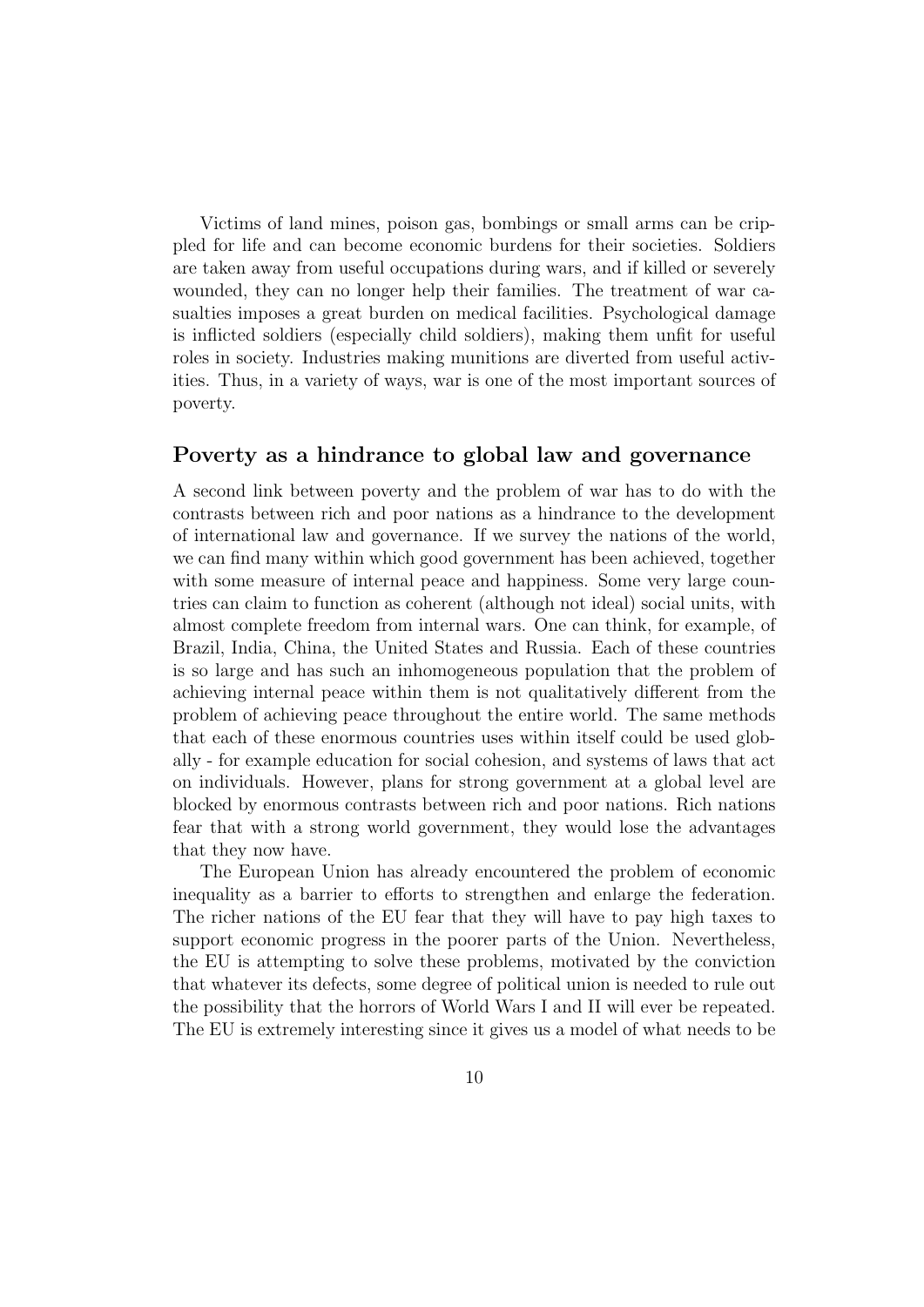done globally. Of course the global contrasts between rich and poor nations are far greater than those found within the EU, but these global North-South contrasts also can be and must be eliminated.

The legacy of the Industrial Revolution and colonialism can be seen in the division of today's world into a set of rich industrialized countries (typified by the G8) and a group of developing countries with far smaller per capita GDP's. The problem of achieving equal economic conditions throughout the world must be solved by the generation of students now going through our school system, and their education must prepare them for this task. A stable future world cannot be a world of inequality.

## Pandemics, poverty and war

Another problem facing the world today is the resurgence of infectious disease. Examples of this are pandemics of HIV/AIDS, malaria, and drugresistant tuberculosis. The seriousness of these pandemics can be gauged by the following statistics:

- In 2004, there were approximately 39.4 million people living with HIV, 4.9 million new HIV infections, and 3.1 million deaths due to AIDS. It is estimated that in five populous countries, Nigeria, Ethiopia, Russia, India and China, the number of people infected with HIV/AIDS will grow from 14-23 million currently to 50-75 million by 2010. 95% of those living with HIV/AIDS do not know that they are infected with the disease.
- Approximately 2 billion people (one third of the world's population!) are infected with TB, often in a latent form. 90% of the burden of TB falls on the developing countries; on India alone, 30%. Roughly 2 million people die from TB each year. It is the number one killer of women of childbearing age.
- Every year there are 300 million cases of malaria, and it causes about one million deaths. There are roughly 10 new cases of malaria every second, 90% of which are in Africa. A quarter of all childhood deaths in Africa are due to malaria.

Clearly these pandemics are linked to poverty, both as causes of poverty and as its effects. They are also linked to the problem of war. Today, the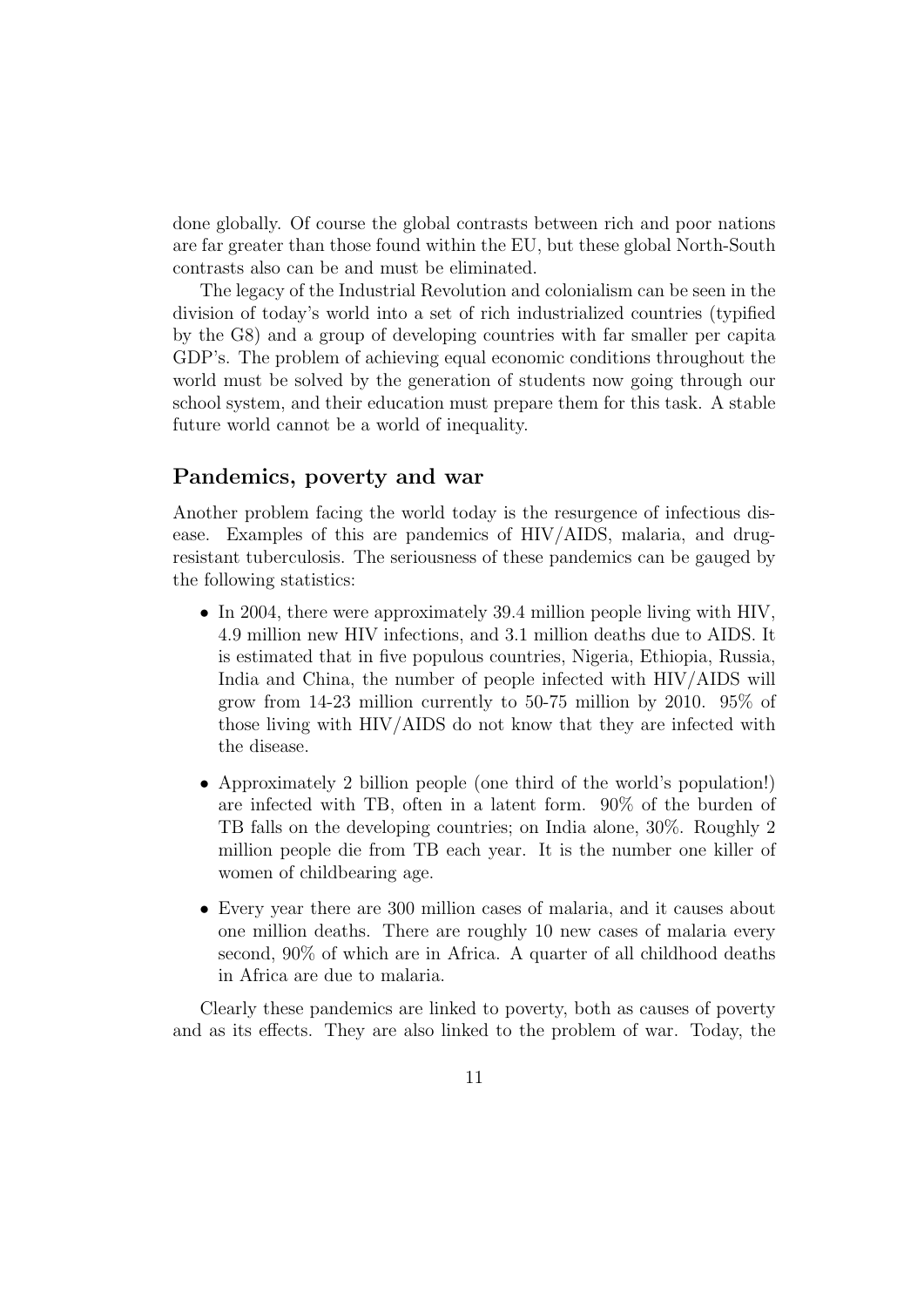world spends roughly a trillion (million million) US dollars each year on armaments. This amount of money is almost too large to imagine, and if we instead used it constructively, almost all of the problems facing the world today could be solved. In particular, a tiny fraction of the money wasted (or worse than wasted) on armaments could drastically reduce the number of deaths from malnutrition and preventable disease.

The World Health Organization lacks funds to carry through an antimalarial program on as large a scale as would be desirable, but the entire program could be financed for less that our military establishments spend in a single day. Five hours of world arms spending is equivalent to the total cost of the 20-year WHO campaign that resulted in the eradication of smallpox. For every 100,000 people in the world, there are 556 soldiers, but only 85 doctors. Every soldier costs an average of \$20,000 per year, while the average spent on education is only \$380 per school-aged child. With a diversion of funds consumed by three weeks of military spending, the world could create a sanitary water supply for all its people, thus eliminating the cause of almost half of all human illness.

A new drug-resistant form of tuberculosis has recently become widespread in Asia and in the former Soviet Union. In order to combat this new and highly dangerous form of tuberculosis and to prevent its spread, WHO needs \$500 million, an amount equivalent to 4 hours of world arms spending.

Today's world is one in which roughly ten million children die every year from starvation or from diseases related to poverty. Besides this enormous waste of young lives through malnutrition and preventable disease, there is a huge waste of opportunities through inadequate education. The rate of illiteracy in the 25 least developed countries is 80%, and the total number of illiterates in the world is estimated to be 800 million. Meanwhile every 60 seconds the world spends \$2 million on armaments.

### Population growth as a cause of poverty

It is vital for the wellbeing of future generations that global population should be stabilized and perhaps even somewhat reduced. Here again there are links to the problem of war. T.R. Malthus, one of the pioneers of demography, pointed out that at almost all times, populations are held in check by strong forces. These may be preventive checks, such as late marriage or birth control; but if the preventive checks fail, the grim "Malthusian forces" come into play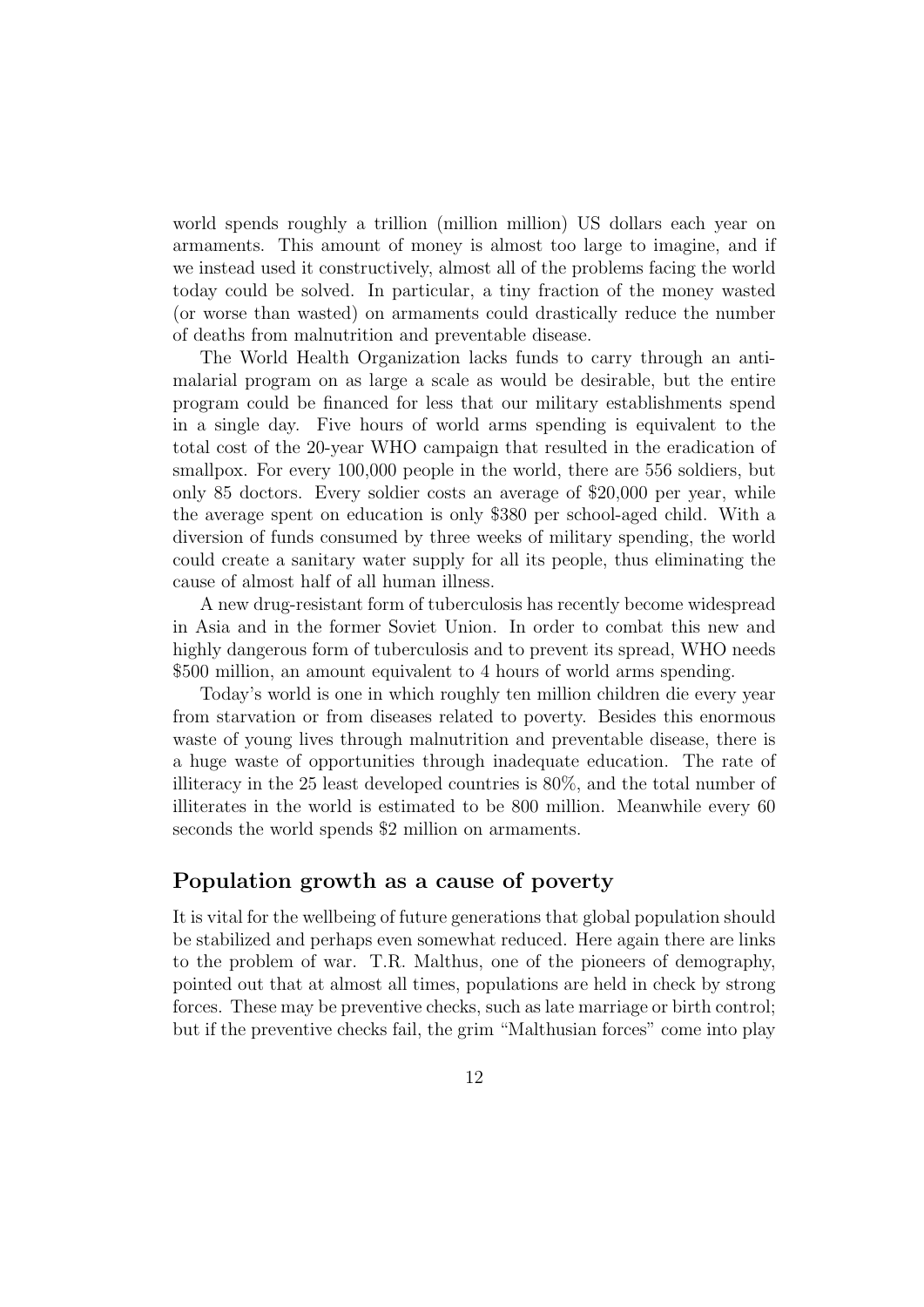- famine, disease and war. One hopes that in the future it may be possible to reduce the human suffering caused by the terrible Malthusian forces - war, famine, and disease. But if these positive checks to exponential population growth are removed, they must be replaced by preventive checks.

One of the goals of the World Health Organization has been the ideal aim of providing primary health to all people throughout the world. The former Director General of WHO, Halfdan Mahler, realized that his organization had a responsibility for providing social health as well as health in the purely biological sense. Therefore Dr. Mahler believed that primary health care should include the provision of the materials and information needed for family planning. He expressed the relationship between health, development and family planning in the following words:

"Country after country has seen painfully achieved increases in total output, food production, health and educational facilities and employment opportunities reduced or nullified by excessive population growth. Most underdeveloped countries therefore seek to limit their population growth."

"The lesson of recent years is that virtually wherever health-care facilities have been made available, women have demanded information and the necessary materials for spacing their children and limiting their families."

Thus the universal provision of primary health care could help greatly to stabilize the global population. Adequate money for this purpose would be easily available if it were not wasted on armaments. Education, especially education of girls, is also strongly linked to population stabilization, and the money needed for education is only a tiny fraction of the trillion dollars spent each year on war. See also Malthus Essay on the Principle of Population on this website.

#### War, education and the mass media

Advocates of education for peace can obtain important guidance and encouragement from UNESCO - the United Nations Educational, Scientific and Cultural Organization. The Constitution of UNESCO, was written immediately after the end of the Second World War, during which education had been misused (especially in Hitler's Germany) to indoctrinate students in such a way that they became uncritical and fanatical supporters of military dictatorships. The founders of the United Nations were anxious to correct this misuse, and to make education instead one of the foundations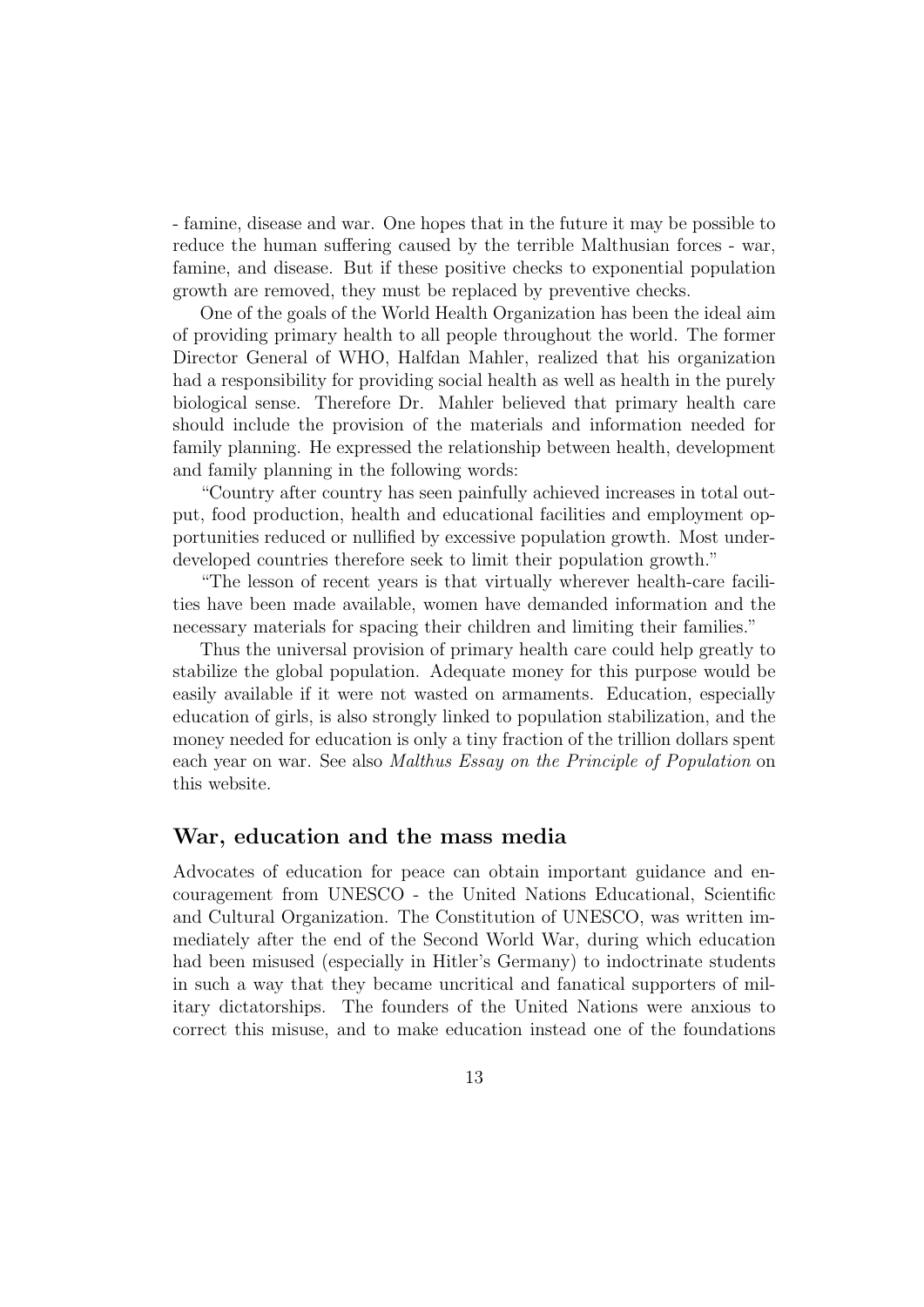of a peaceful world. One can see this hope in the following paragraph from UNESCO's Constitution:

"The purpose of the Organization is to contribute to peace and security by promoting collaboration among nations through education, science and culture in order to further universal respect for justice, for the rule of law and for the human rights and fundamental freedoms which are affirmed for the peoples of the world, without distinction of race, sex, language or religion, by the Charter of the United Nations." In other words, UNESCO was given the task of promoting education for peace, and of promoting peace through international cooperation in education.

During the time when he was Secretary-General of UNESCO, Federico Mayor Zaragoza of Spain introduced the concept of a Culture of Peace. He felt, as many did, that civilization was entering a period of crisis. Federico Mayor believed this crisis to be as much spiritual as it was economic and political. It was necessary, he felt, to counteract our present power-worshiping culture of violence with a Culture of Peace, a set of ethical and aesthetic values, habits and customs, attitudes towards others, forms of behavior and ways of life. Mayor and UNESCO implemented this idea by designating the year 2000 as the International Year of the Culture of Peace.

In addition, Federico Mayor and UNESCO initiated a Campaign for the Children of the World, and this eventually developed into the International Decade for a Culture of Peace and Non-Violence for the Children of the World (2001-2010). In support of this work, the UN General Assembly drafted a Program of Action on a Culture of Peace (53rd Session, 2000). The Program of Action obliges it signatories to "ensure that children, from an early age, benefit from education on the values, attitudes, modes of behavior and ways of life to enable them to resolve any dispute peacefully and in a spirit of respect for human dignity and of tolerance and non-discrimination", and to "encourage the revision of educational curricula, including textbooks..."

Just as this program was starting, the September 11 terrorist attacks gave an enormous impetus to the culture of violence, and almost silenced the voices speaking for a Culture of Peace. Since that event, the mass media (which are an important part of our educational system) have more than ever supported a culture of violence and war.

Scientific progress has given us almost miraculously powerful means of electronic communication. If properly used, they could help enormously in the task of building a global ethic and global consciousness, but too often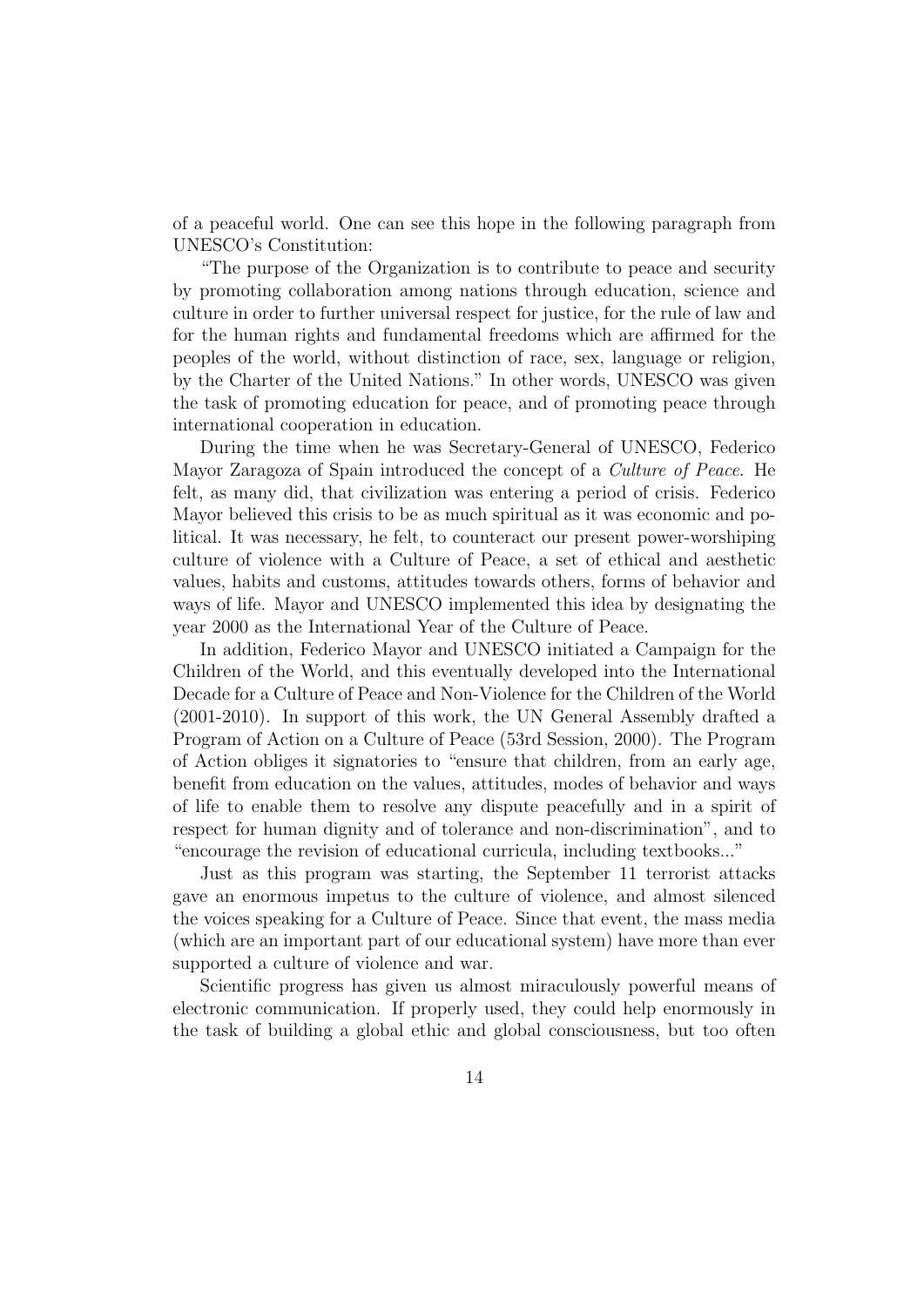they are misused to support narrow nationalism and the culture of war and violence. If a peaceful and stable future world is to be built, it must be through reform of education and reform of the mass media.

Why doesn't the United Nations have its own global television and radio network? Such a network could produce an unbiased version of the news. It could broadcast documentary programs on global problems. It could produce programs showing viewers the music, art and literature of other cultures than their own. It could broadcast programs on the history of ideas, in which the contributions of many societies were adequately recognized. At New Year, when people are in the mood to think of the past and the future, the Secretary General of the United Nations could broadcast a "State of the World" message, summarizing the events of the past year and looking forward to the new year, with its problems, and with his recommendations for their solution. A United Nations television and radio network would at least give viewers and listeners a choice between programs supporting militarism, and programs supporting a global culture of peace. At present they have little choice. A more detailed discussion of these issues can be found on this website in Chapter 9 of *Space-Age Science and Stone-Age Politics*.

# Learning the concept of harmony from pre-industrial cultures

The era of colonialism has left the industrialized countries with a rather arrogant attitude towards other cultures. Although formal political colonialism has almost entirely vanished, many of the assumptions of the colonial era persist and are strongly supported by the mainstream mass media. It is assumed by many people in the industrialized North that if the developing countries would only learn mass production, modern farming techniques and a modern lifestyle, all would be well. However, a sustainable global future may require a transfer of knowledge, techniques and attitudes in precisely the opposite direction - from pre-industrial societies to highly industrialized ones. The reason for this is that the older societies have cultures that allow them to live in harmony with nature, and this is exactly what the highly industrial North must learn to do.

Industrialism and the rapid development of science and technology have given some parts of the world a 200-year period of unbroken expansion and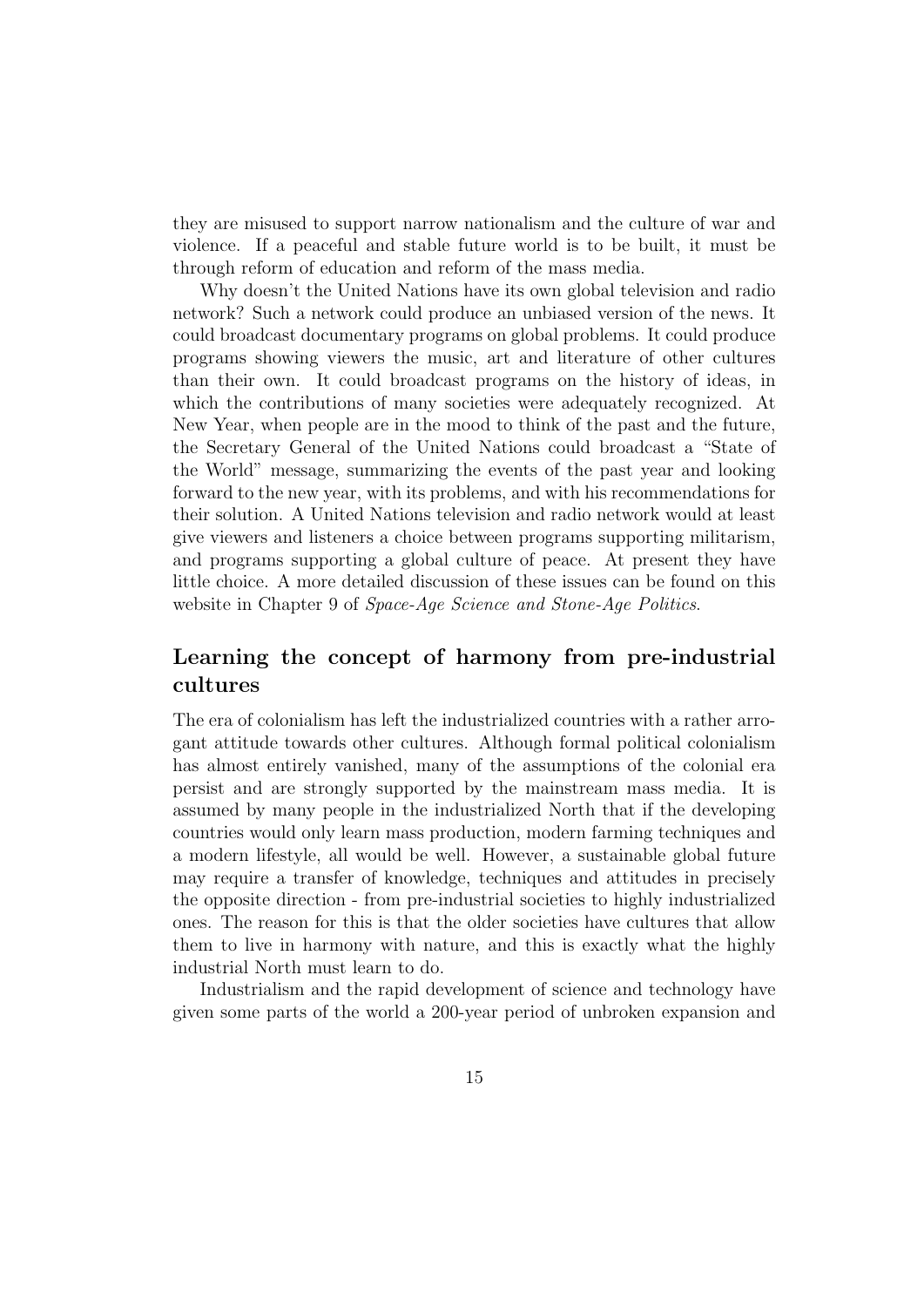growth, but today this growth is headed for a collision with a wall-like barrier - limits set by the carrying capacity of the global environment and by the exhaustion of non-renewable resources. Encountering these limits is a new experience for the the industrialized countries. By contrast, pre-industrial societies have always experienced limits. The industrialized world must soon replace the economics of growth with equilibrium economics. Pre-industrial societies have already learned to live in equilibrium - in harmony with nature.

Like biodiversity, cultural diversity is an extremely valuable resource, and for similar reasons. A large genetic pool gives living organisms the flexibility needed to adapt to changes in the environment. Similarly, cultural diversity can give humans the flexibility needed to cope with change. In the changed world of today (changed by the invention of thermonuclear weapons and by the extraordinary growth of global population and commerce) we urgently need to learn to live in harmony, in harmony with ourselves, in harmony with nature, and in harmony with other members of our species. We can do this if we draw on the full human heritage of cultural diversity. We can draw not only on the knowledge and wisdom of presently existing societies, but also on the experiences and ideas of societies of the past.

- The Pythagorean concept of harmony: In the ancient world, the concept of harmony was developed to a high level by the Pythagoreans. The Pythagoreans used the idea of harmony to understand medicine, music, mathematics and ethics. A description of Pythagorean ideals can be found on this website in Chapter 2 of Science and Society.
- The concept of harmony in Chinese civilization: Chinese civilization is very ancient, and it has made many extremely important contributions to the cultural heritage of the world - for example, the invention of paper, ink, printing and the magnetic compass. Agriculture began in China as early as 6,000 B.C. The art of working in bronze was developed in China during the Shang dynasty (1,500 B.C. - 1,100 B.C.) and it reached a high pitch of excellence in the Chou dynasty  $(1,100 \text{ B.C.} - 250 \text{ B.C.}).$

In the Chou period, many of the cultural characteristics which we recognize as particularly Chinese were developed. During this period, the Chinese evolved a code of behavior based on politeness and ethics. Much of this code of behavior is derived from the teachings of K'ung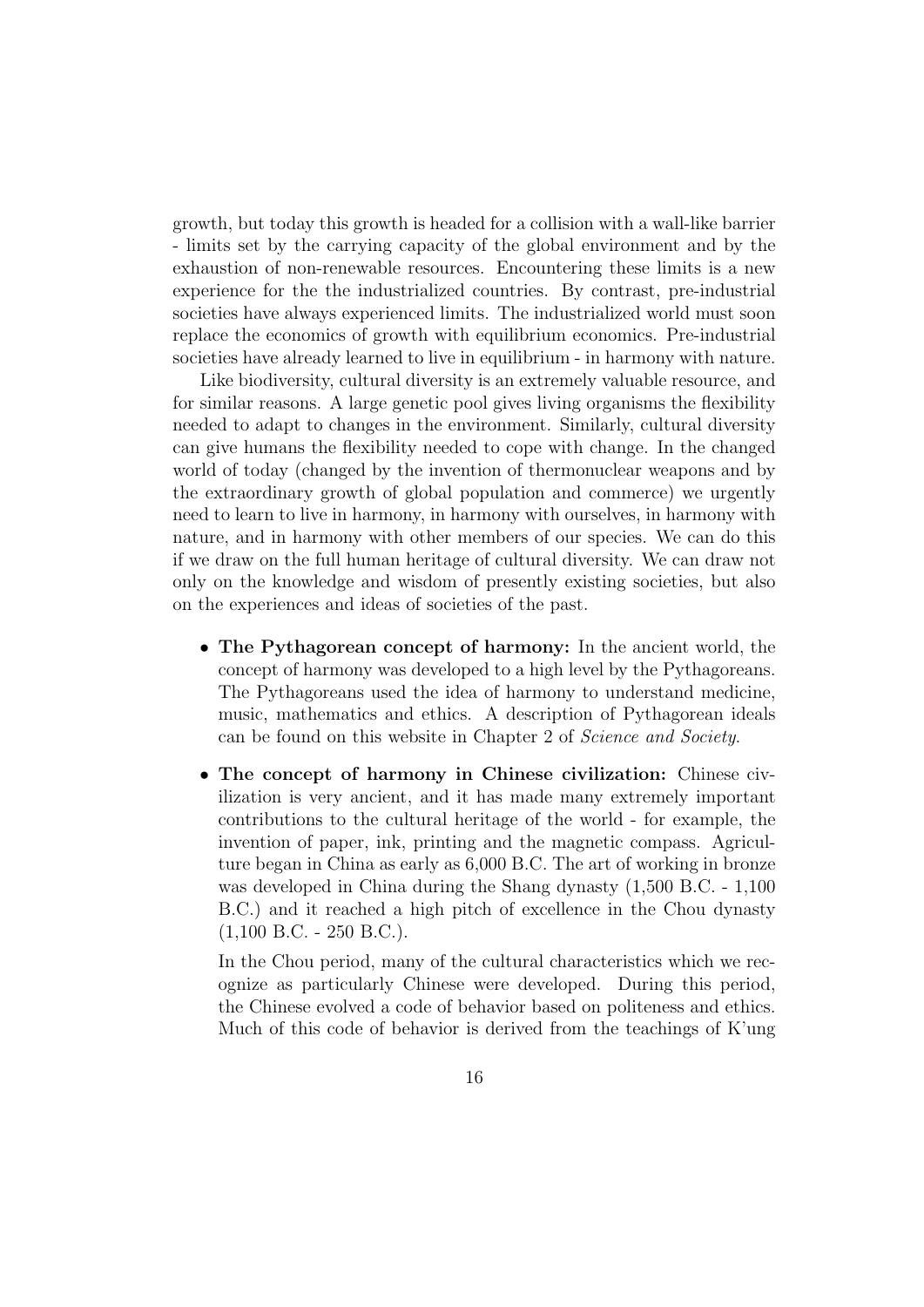Fu-tzu (Confucius), a philosopher and government official who lived between 551 B.C. and 479 B.C.. The "Golden Rule" was known to K'ung Fu-tzu, but was formulated in a negative way: "Do not do to others anything that you would not like them do to you".

The rational teachings of K'ung Fu-tzu were complemented by the more mystical and intuitive doctrines of Lao-tzu and his followers. Lao-tzu lived at about the same time as K'ung Fu-tzu, and he founded the Taoist religion. The Taoists believed that unity with nature could be achieved by passively blending oneself with the forces of nature.

On the whole, politicians and scholars followed the practical teachings of K'ung Fu-tzu, while poets and artists became Taoists. The intuitive sensitivity to nature inspired by Taoist beliefs allowed these artists and poets to achieve literature and art of unusual vividness and force with great economy of means. The Taoist religion has much in common with Buddhism, and its existence in China paved the way for the spread of Buddhism from India to China and Japan.

Taoist and Confucian teachings each emphasized a particular aspect of harmony. Taoism emphasized harmony with nature, while Confucianism taught harmonious relationships between humans. Thus in China, harmony became an ideal advocated by both traditions. The Chinese respect for harmony as an ideal can be seen, for example, in the beautiful Temple of Divine Harmony in Beijing.

• India: Evidence of a very early river-valley civilization in India has been found at a site called Mohenjo-Daro. However, in about 2,500 B.C., this early civilization was destroyed by some great disaster, perhaps a series of floods; and for the next thousand years, little is known about the history of India. During this dark period between 2,500 B.C. and 1,500 B.C., India was invaded by the Indo-Aryans, who spoke Sanskrit, a language related to Greek. The Indo-Aryans partly drove out and partly enslaved the native Dravidians. However, there was much intermarriage between the groups, and to prevent further intermarriage, the Indo-Aryans introduced a caste system sanctioned by religion.

According to Hindu religious belief, the soul of a person who has died is reborn in another body. If, throughout his life, the person has faithfully performed the duties of his caste, then his or her soul may be reborn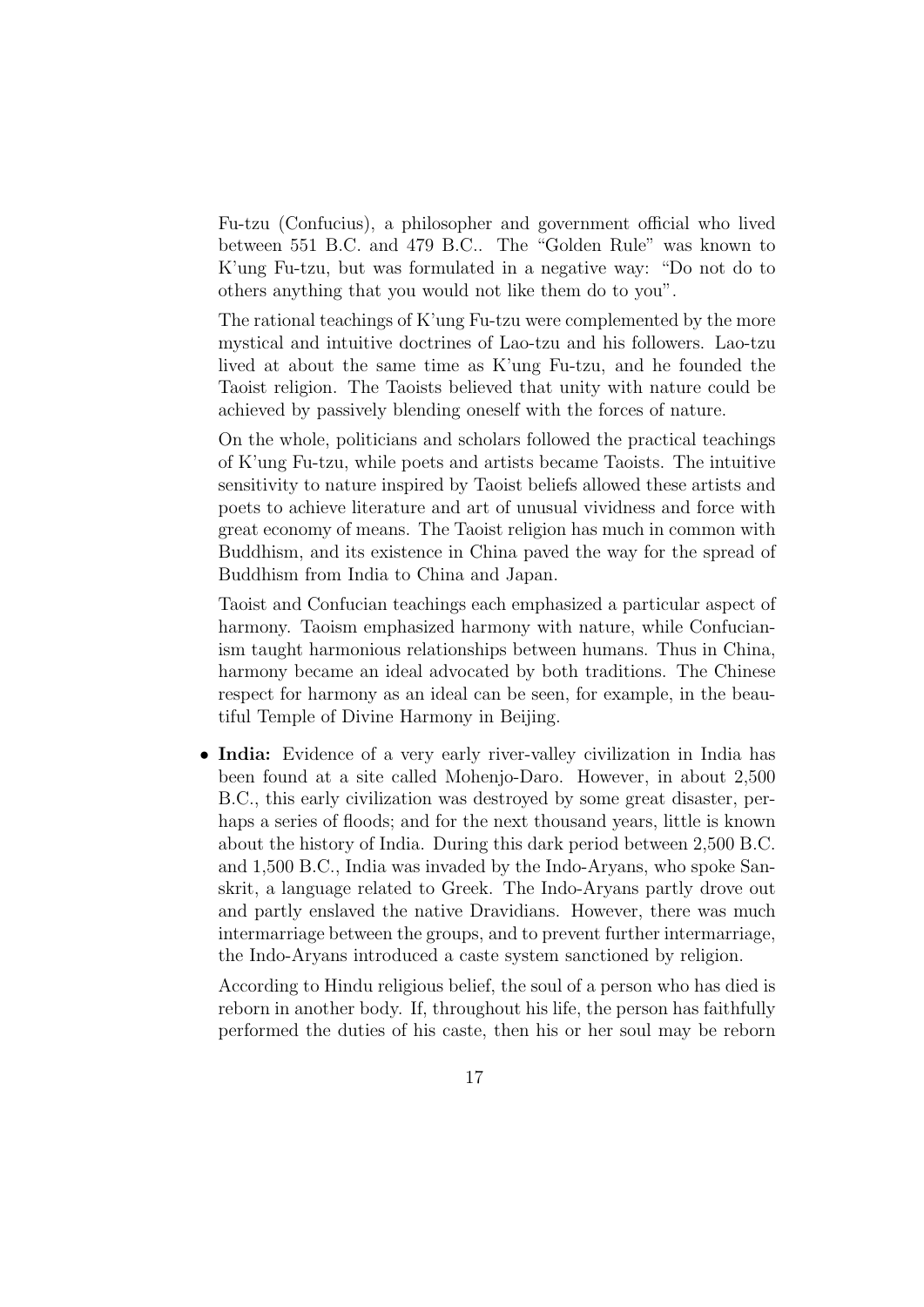into a higher caste. Finally, after existing as a Brahman, the soul may be so purified that it can be released from the cycle of death and rebirth.

In the 6th century B.C., Gautama Buddha founded a new religion in India. Gautama Buddha was convinced that all the troubles of humankind spring from an excessive attachment to earthly things. He felt that the only escape from sorrow is through the renunciation of earthly desires. He also urged his disciples to follow a high ethical code, the Eightfold Way. Among the sayings of Buddha are the following:

"Hatred does not cease by hatred at any time; hatred ceases by love."

"Let a man overcome anger by love; let him overcome evil by good."

"All men tremble at punishment. All men love life. Remember that you are like them, and do not cause slaughter."

Both Hindu and Buddhist traditions emphasize the unity of all life on earth. Hindus regard killing an animal as a sin, and many try to avoid accidentally stepping on insects as they walk. (The Hindu and Buddhist picture of the relatedness of all life on earth has been confirmed by modern biological science. We now know that all living organisms have the same fundamental biochemistry, based on DNA, RNA, proteins and polysaccharides, and we know that our own human genomes are more similar to than different from the genomes of our close relations in the animal world.)

The peoples of the industrialized nations urgently need to acquire a non-anthropocentric element in their ethics, similar to reverence for all life found in the Hindu and Buddhist traditions, as well as in the teachings of Saint Francis of Assisi and Albert Schweitzer. We need to learn to value other species for their own sakes, and not because we expect to use them for our own economic goals.

The Buddhist concept of karma has great value in human relations. The word "karma" means simply "action". In Buddhism, one believes that actions return to the actor. Good actions will be returned, and bad actions will also be returned. This is obviously true in social relationships. If we behave with kindness and generosity to our neighbors, they will return our kindness. Conversely, a harmful act may lead to a vicious circle of revenge and counter-revenge which can only be broken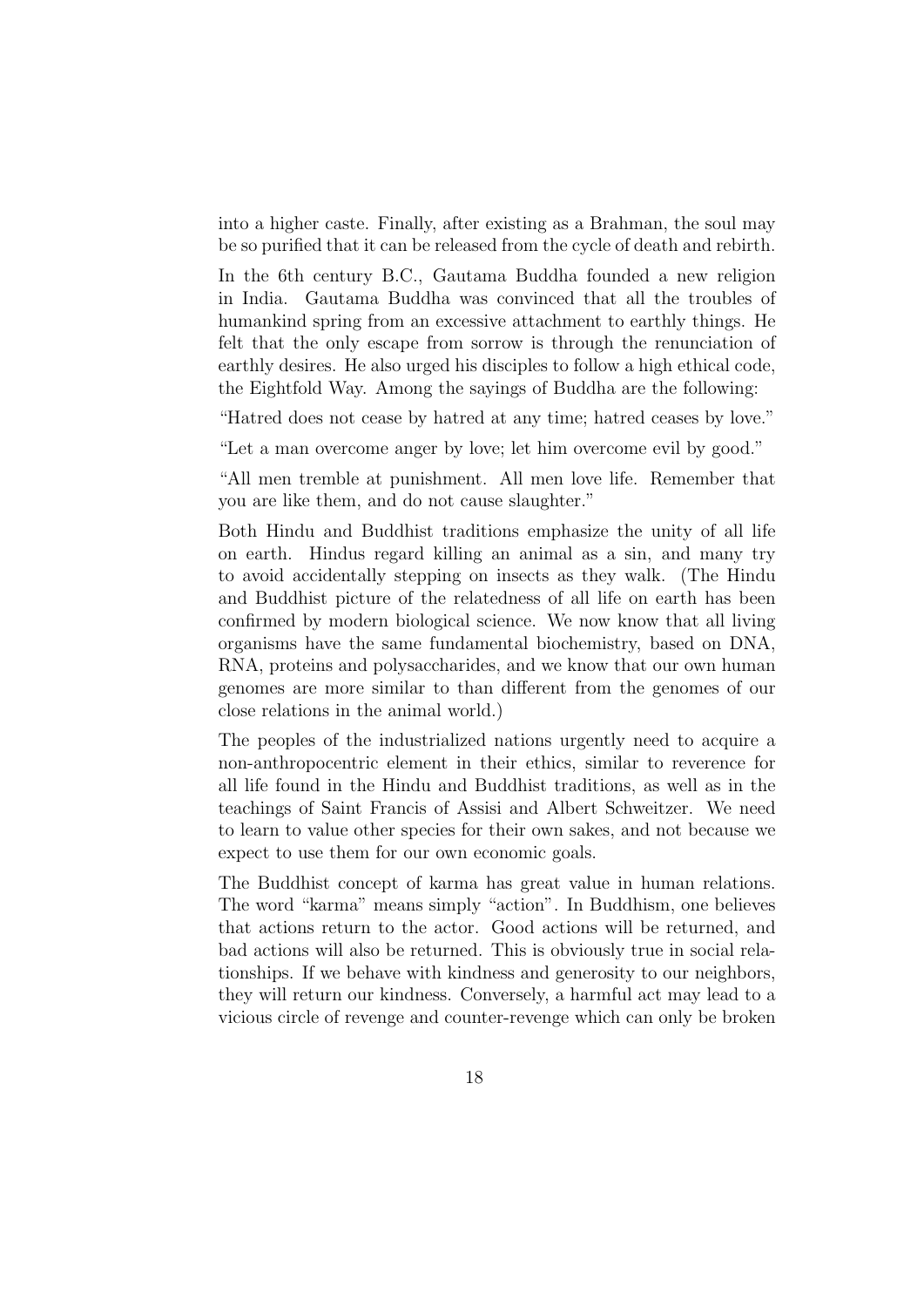by returning good for evil. However the concept of karma has a broader and more abstract validity beyond the direct return of actions to the actor.

When we perform a good action, we increase the total amount of good karma in the world. If all people similarly behave well, the the world as a whole will become more pleasant and more safe. Human nature seems to have a built-in recognition of this fact, and we are rewarded by inner happiness when we perform good and kind actions. In his wonderful book, "Ancient Wisdom, Modern World", the Dalai Lama says that good actions lead to happiness and bad actions to unhappiness even if our neighbors do not return these actions. Inner peace, he tells us, is incompatible with bad karma and can be achieved only through good karma, i.e. good actions.

There is a great deal of similarity between the Buddhist concept of karma and some of the ethical principles of Christianity, particularly principles that appear in the Sermon on the Mount. Also Buddha's saying "Hatred does not cease by hatred at any time; hatred ceases by love" echoes the Christian principle of returning good for evil. Both are aimed at stopping vicious circles of revenge and counter-revenge, such as those that can now be observed in the Middle East.

More details about the Chinese and Indian civilizations can be found in Chapter 4 of Science and Society

- Bhutan Before the doors of Bhutan were cautiously opened to visitors in 1974, the country remained aloof from the modern world. One of the most striking characteristics of the ancient Bhutanese culture was that most of the actions of its citizens were done from a sense of duty and tradition, rather than for economic reasons. The citizens of Bhutan derived great happiness from these actions. For example, caring for the elderly was to them not only a duty but also a great source of pleasure. It is doubtful whether modernization will increase the happiness of the Bhutanese.
- Harmony with nature in the Native American culture: The attitude towards nature of the Sioux can be seen from the following quotations from Land of the Spotted Eagle by the Lakota (Western Sioux) chief, Standing Bear (ca. 1834 - 1908):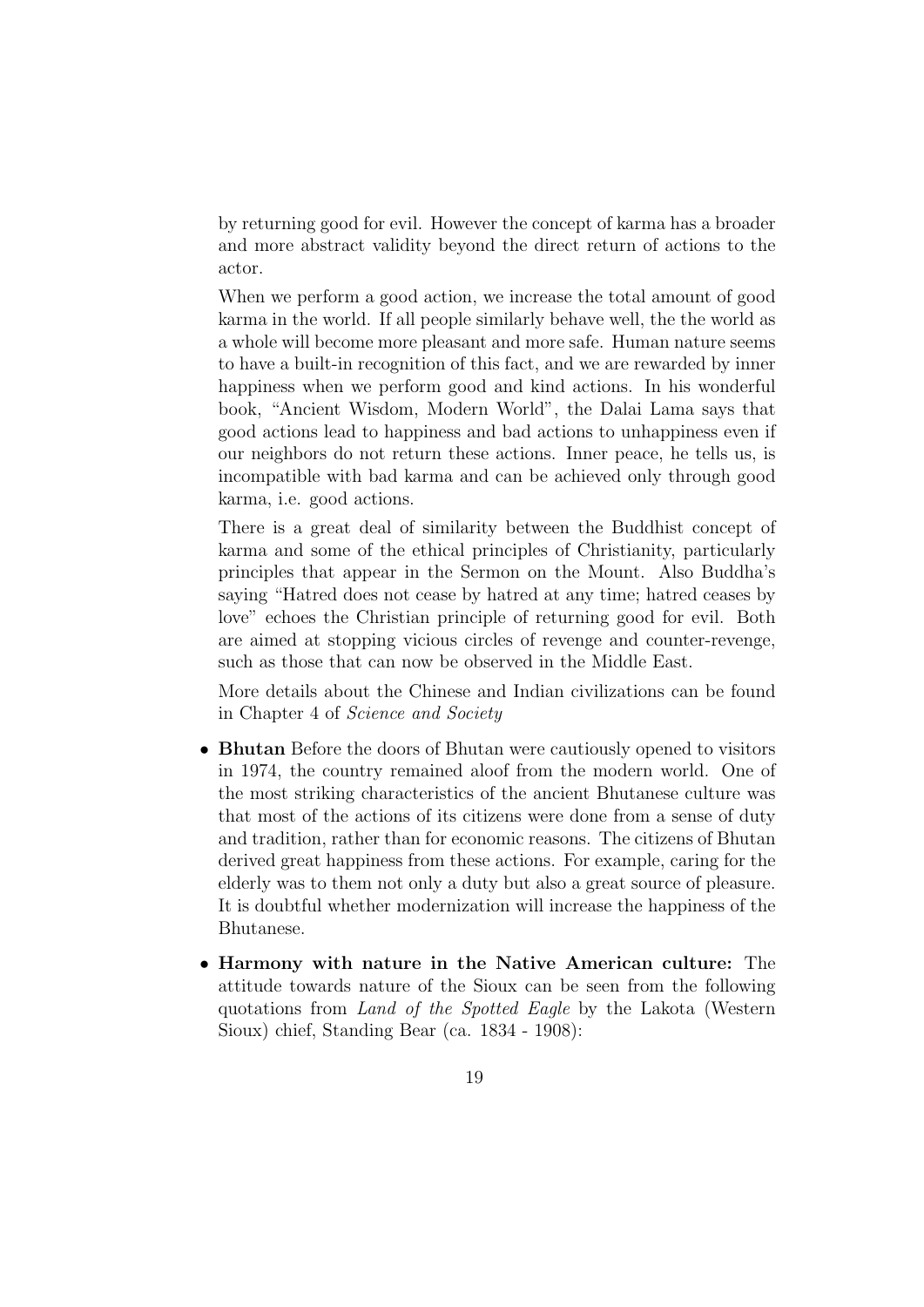"The Lakota was a true lover of Nature. He loved the earth and all things of the earth... From Waken Tanka (the Great Spirit) there came a great unifying life force that flowered in and through all things – the flowers of the plains, blowing winds, rocks, trees, birds, animals – and was the same force that had been breathed into the first man. Thus all things were kindred and were brought together by the same Great Mystery."

"Kinship with all creatures of the earth, sky, and water was a real and active principle. For the animal and bird world there existed a brotherly feeling that kept the Lakota safe among them. And so close did some of the Lakota come to their feathered and furred friends that in true brotherhood they spoke a common tongue."

"The animal had rights – the right of man's protection, the right to live, the right to multiply, the right to freedom, and the right to man's indebtedness – and in recognition of these rights the Lakota never enslaved the animal, and spared all life that was not needed for food and clothing."

"This concept of life was humanizing and gave to the Lakota an abiding love. It filled his being with the joy and mystery of things; it gave him reverence for all life; it made a place for all things in the scheme of existence with equal importance to all. The Lakota could despise no creature, for all were one blood, made by the same hand, and filled with the essence of the Great Mystery."

A similar attitude towards nature can be found in traditional Inuit cultures.

• St. Francis of Assisi (1181-1226) and Mahatma Gandhi (1869- 1948): There are similarities between the doctrines of these two great ethical teachers. Both came from wealthy families, but during the course of their lives they acquired strong sympathy with the poor and rejected excessive attachment to worldly goods. Both dressed in the simplest possible rough homespun clothes. (Gandhi said, "Live simply that others may simply live.") Both taught peace between humans and kindness to all life. St. Francis is said to have preached sermons to the birds; Gandhi personally took care of sick animals in his ashram.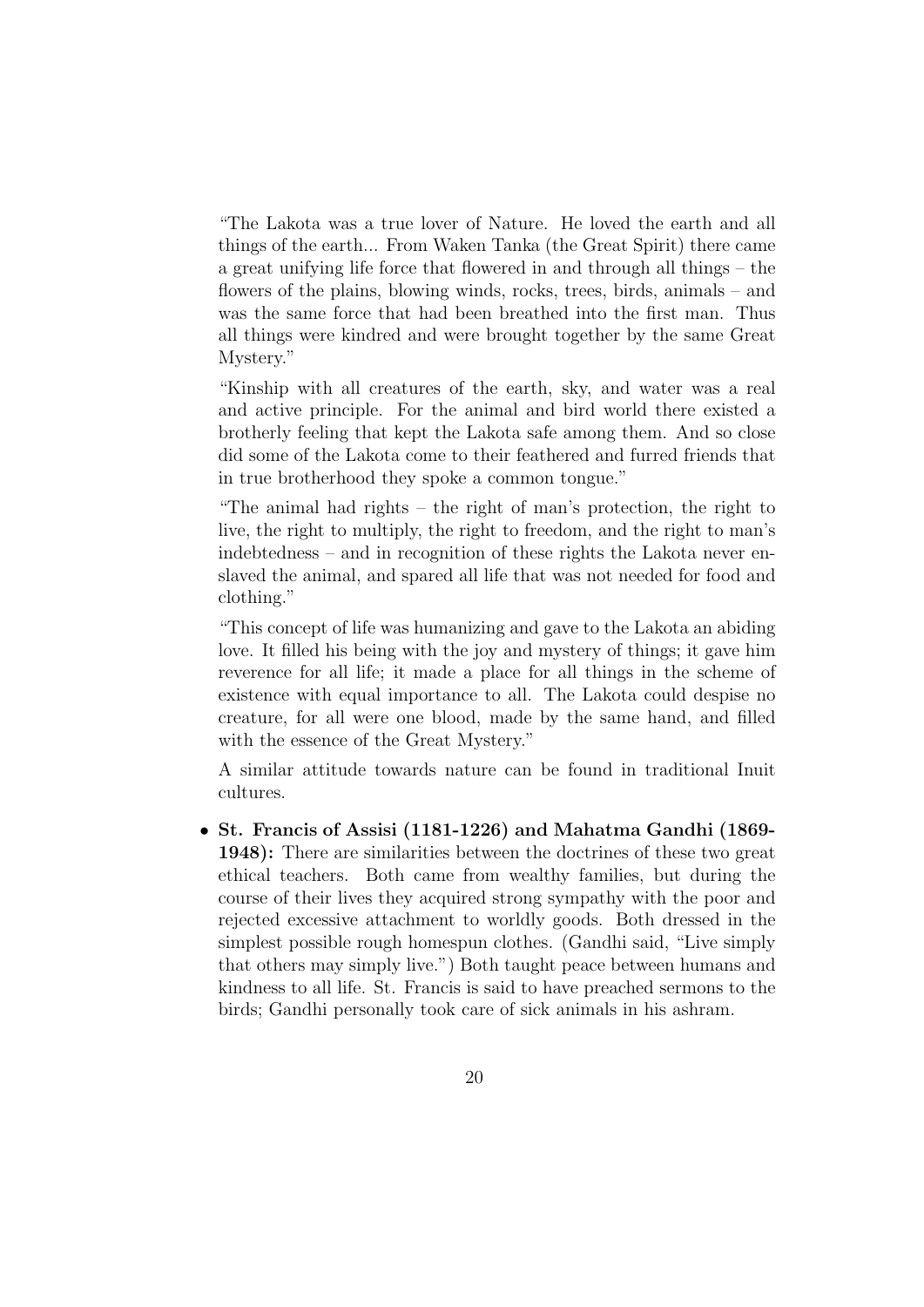- Respect for nature in African cultures: In some parts of Africa, a man who plans to cut down a tree offers a prayer of apology, telling the tree why necessity has forced him to harm it. This pre-industrial attitude is something from which the industrialized North could learn. In industrial societies, land "belongs" to some one, and the owner has the "right" to ruin the land or to kill the communities of creatures living on it if this happens to give some economic advantage, in much the same way that a Roman slaveowner was thought to have the "right" to kill his slaves. Pre-industrial societies have a much less rapacious and much more custodial attitude towards the land and towards its non-human inhabitants.
- Preservation of the land for future generations: Many traditional agricultural societies have an ethical code that requires them to preserve the fertility of the land for future generations. This recognition of a duty towards the distant future is in strong contrast to the shortsightedness of modern economists. For example, John Maynard Keynes has been quoted as saying "In the long run, we will all be dead", meaning that we need not look that far ahead. By contrast, members of traditional agricultural societies recognize that their duties extend far into the distant future, since their descendants will still be alive.

The pre-industrial societies and ethical teachers mentioned above have much to tell us about how to achieve harmony with ourselves, harmony with nature, and harmony with other members of our own species. Of course is is necessary to learn from the best aspects of each culture and not the worst. Also we must remember that the population of the world is now so large that a complete return to a pre-industrial way of life would not be possible. However, some of the values and attitudes of pre-industrial cultures can help us to an awareness of what it will take to achieve a truly sustainable global society.

The advertising-driven orgies of consumerism that characterize modern market economies cannot be extended into the distant future because of limitations that will be imposed by exhaustion of non-renewable resources and by the limited carrying capacity of the global environment. Therefore we need to stop using material goods as a measure of merit. Gandhi deliberately reduced his possessions to a minimum in order to demonstrate that merit and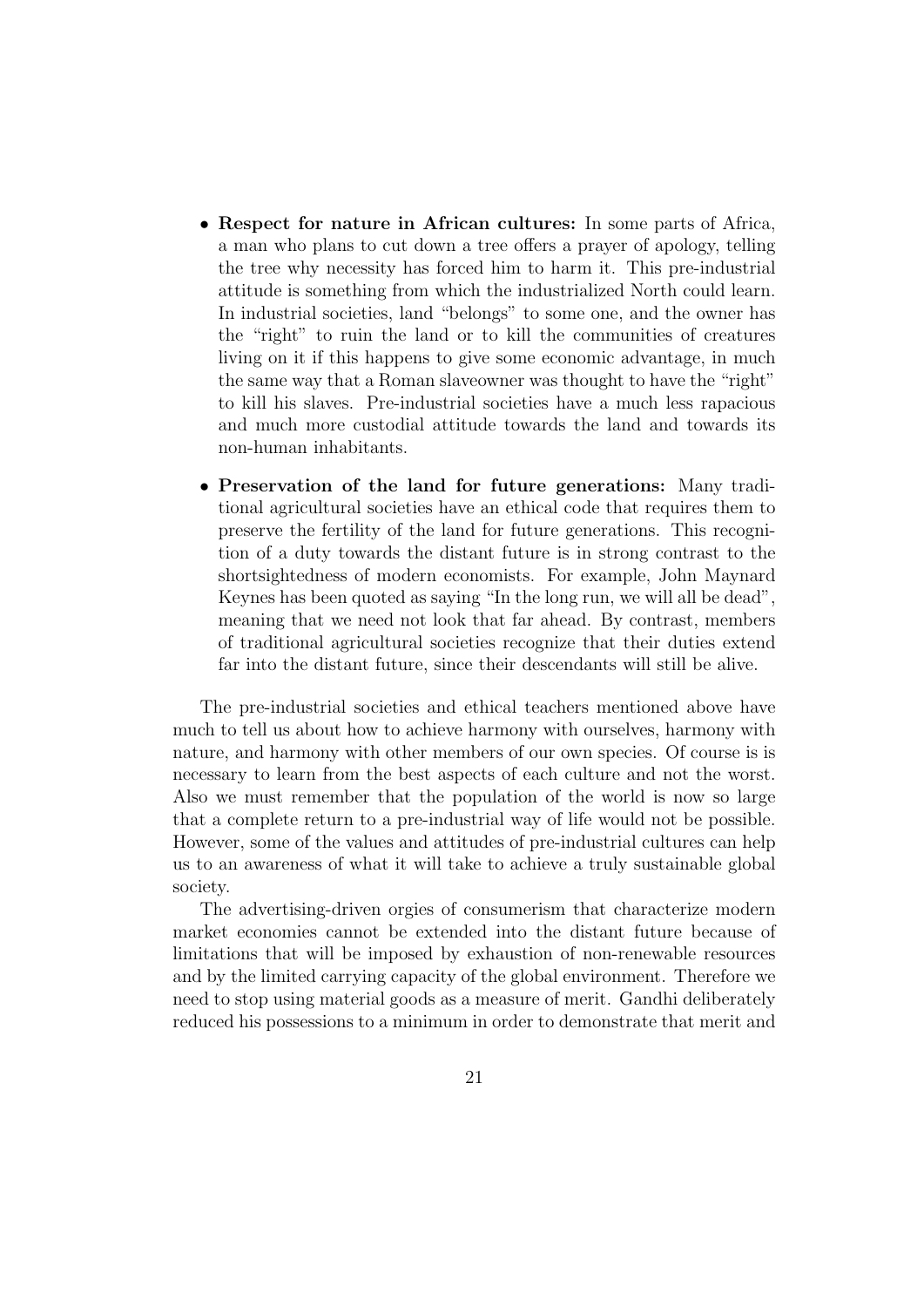goods are not synonymous. St. Francis did the same. We can learn from them, and from the values of pre-industrial societies, to stop worshiping the false ideals, Power, Dominance, Growth, and Profit. Instead we must learn to live in Harmony.

## Education for a harmonious future

Our educational system must reflect the kind of world that we want for the future - and what kind of world do we want? We want a world where war is abolished as an institution, and where the enormous resources now wasted on war are used constructively. We want a world where a stable population of moderate size lives in comfort and security, free from fear of hunger or unemployment. We want a world where peoples of all countries have equal access to resources, and an equal quality of life. We want a world with a new economic system, not designed to produce unlimited growth, but aiming instead at meeting the real needs of the human community in equilibrium with the global environment. We want a world of changed values, where extravagance and waste are regarded as morally wrong; where kindness, wisdom and beauty are admired; and where the survival of other species than our own is regarded as an end in itself, not just a means to our own ends.

In our reverence for the intricate beauty and majesty of nature, and our respect for the dignity and rights of other humans, we can feel united with the great religious and philosophical traditions of mankind, and with the traditional wisdom of our ancestors.

Pictures sent back by the astronauts show the earth as it really is - a small, fragile, beautiful planet, drifting on through the dark immensity of space - our home, where we must learn to live in harmony with nature and with each other.

### Acknowledgments

I am grateful to Flemming Christensen for his help in improving this essay.

### References

1. Jacob Bronowski Science and Human Values, Harper and Row (1958).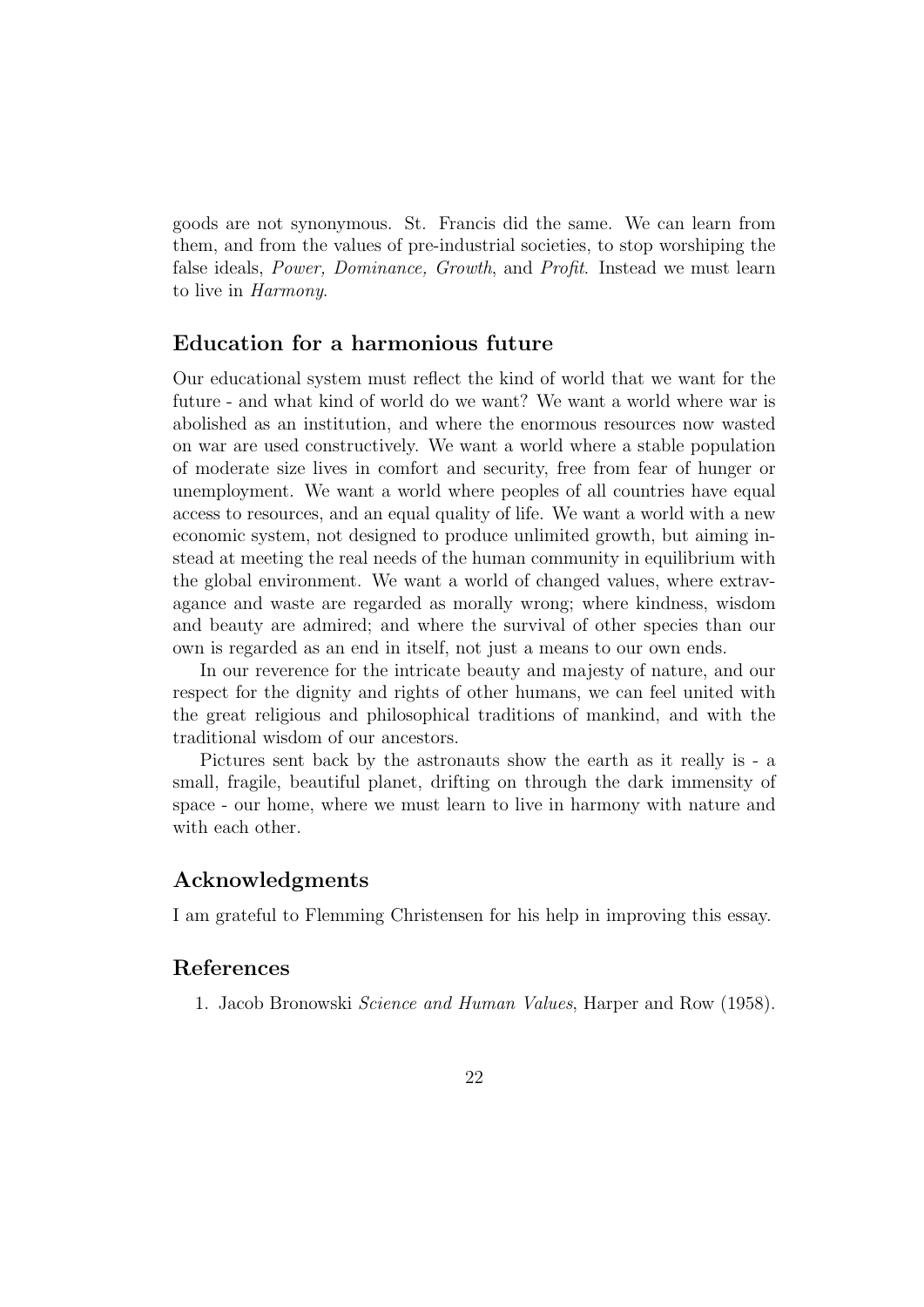- 2. Jacob Bronowski The Identity of Man Natural History Press, (1965).
- 3. Paul R. Ehrlich, Anne H. Ehrlich and John Holdren, Human Ecology, W.H. Freeman, (1977).
- 4. World Commission on Environment and Development, Our Common Future, Oxford University Press, (1987).
- 5. R. Goodland, H. Daly, S. El Serafy and B. von Droste, editors, Environmentally Sustainable Development: Building on Brundtland, UNESCO, Paris, (1991).
- 6. D.H. Meadows, D.L. Meadows and J. Randers, Beyond the Limits, Chelsea Green Publishing Co., Vermont, (1992).
- 7. P.M. Vitousek, P.R. Ehrlich, A.H. Ehrlich and P.A. Matson, Human Appropriation of the Products of Photosynthesis, Bioscience, 34, 368- 373, (1986).
- 8. E.O. Wilson, editor, Biodiversity, National Academy Press, Washington D.C., (1988).
- 9. World Resources Institute (WRI), The World Conservation Union (IUCN), and United Nations Environment Programme (UNEP), Global Biodiversity Strategy, (1992).
- 10. Lester R. Brown, Building a Sustainable Society, W.W. Norton, (1981).
- 11. Lester R. Brown and J.L. Jacobson, Our Demographically Divided World, Worldwatch Paper 74, Worldwatch Institute, Washington D.C., (1986).
- 12. Worldwatch Institute, Washington, D.C, The State of the World, (published annually).
- 13. John Avery, Progress, Poverty and Population; Rereading Condorcet, Godwin and Malthus, Frank Cass, London, (1997).
- 14. Herman E. Daly, Steady-State Economics, Island Press, Washington D.C., (1991).